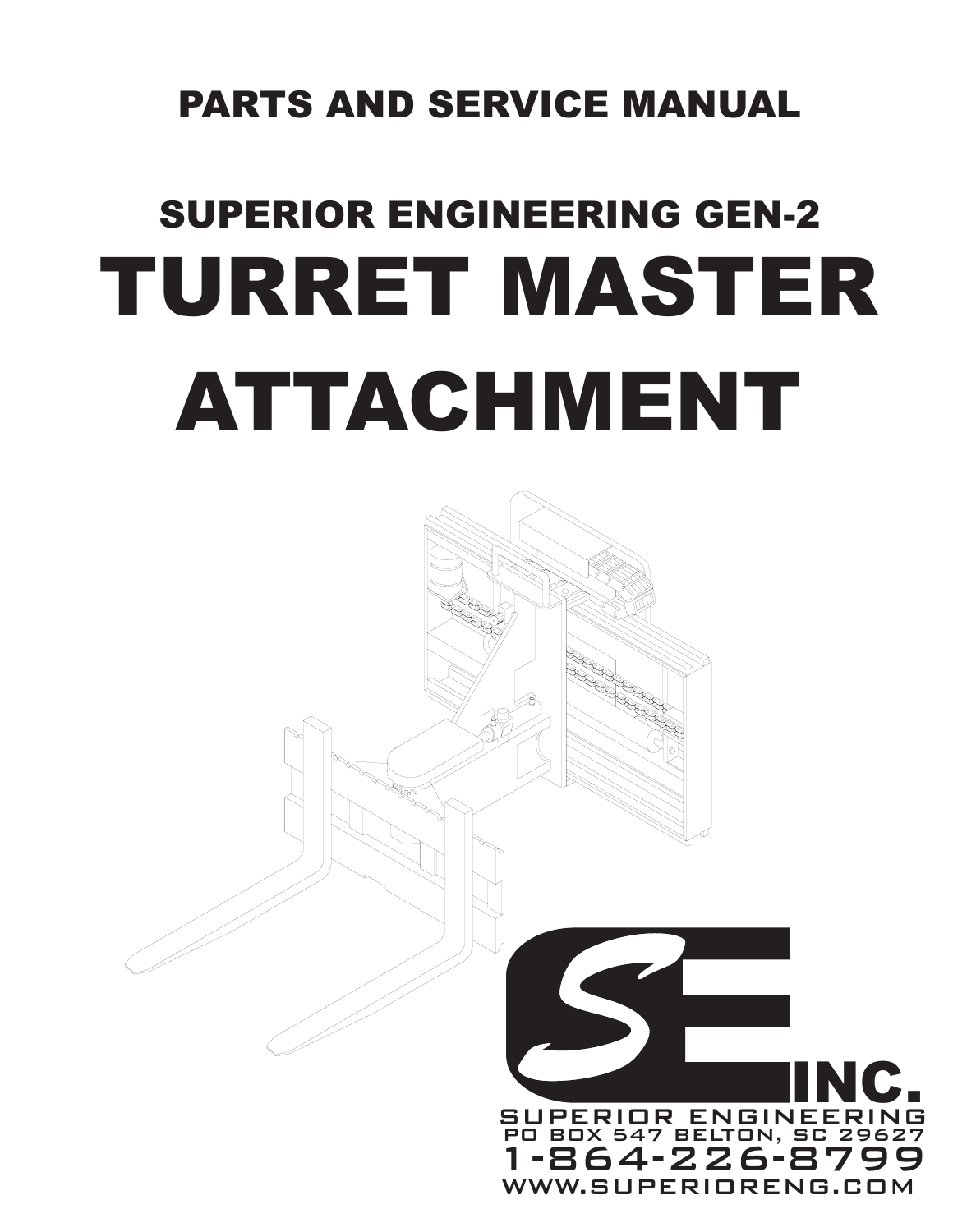#### TURRET HEAD INSTALLATION

#### INSTALLATION INSTRUCTIONS:

The hanger brackets welded on the back of the attachment conform to the specifications of the mast. Install the mast roller bearing kit according to the mast manufacturer's manual. Measure the inside dimensions of the mast channel and the outside dimensions of the roller bearings and shim the bearings to the manufacturer's specifications.

The thrust bearings that roll on the outside or inside of the mast rail should be loosened and adjusted away from the mast rail for installation.

Before installing the turret head, check the hydraulic supply group installed internally or externally on the mast for compatibility with the attachment. Hydraulic pressure must not exceed 2500 p.s.i.. The pivot circuit requires only 1 GPM for proper activation but will work well up to 5 GPM. The side shift circuit requires a minimum of 5 GPM and works well up to 10 GPM. Connect the hoses for compatibility to the directional markings on the control valve handles. After all connections are completed adjust the thrust bearings to touch the mast rail.

After all connections have been secured raise the mast to check for interference between the attachment and mast parts. After all connections are checked for safe operation, remove any foreign particles of debris from the attachment bearing tracks. Lower the attachment to a safe working level and operate without a load to eliminate any air in the hydraulic circuits. Recheck all connections for possible hydraulic leaks or mechanical interference. Load the attachment and operate both hydraulic functions and check for hydraulic leaks of mechanical problems.

#### **OPERATING THE ATTACHMENT:**

- Check the attachment specifications (capacity, load size)
- Check the load specifications to insure compatibility with the truck/attachment combinations. Your forks should not exceed the length of your load and should be adjusted as wide apart as your load will accept.

#### **OPERATIONAL RECOMMENDATIONS:**

- Travel with the load in a lowered position. This will increase the truck stability and operator visibility.
- Operate the rotation and side shifting functions at low speed.
- Store the heaviest loads in the lower storage positions.
- Do not side shift the attachment when loaded unless the lift truck is in a storage rack area or in a lowered position.
- Do not rotate the turret attachment when loaded unless your load is in a lowered position.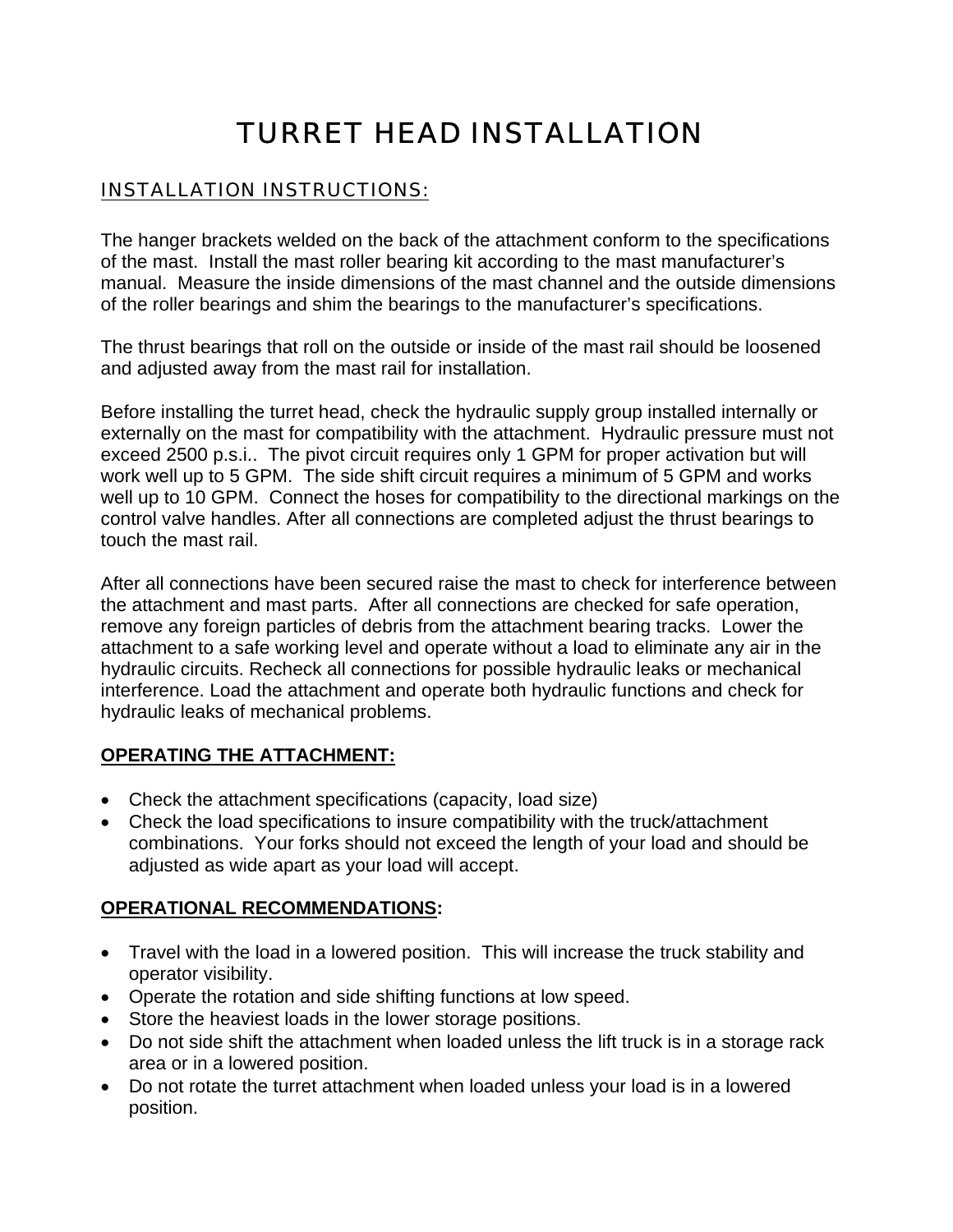#### **ADJUSTMENTS:**

- 1. Traverse chain adjustment See traverse chain-adjust sheet.
- 2. Adjust the rotation speed by means of the flow valves at the top of the pivot head area. Recommended speed 6 to 8 seconds.
- 3. The double pilot lock valve is fixed therefore adjustment is not required.

#### **MAINTENANCE:**

The turret head attachment in most applications needs to be serviced after 200 hours. It is highly recommended to visually check the attachment daily for obvious problems. Always inspect the attachment after any collisions, shocks, or unusual noises.

#### **A. 200 HOUR OR MONTHLY CHECK**

- Observe all bearings and tracks
- Hydraulic hoses and track assembly
- Check traverse chain adjustment
- Chain tensions during rotation \*See rotation assembly drawing\*

#### **B. 1000 HOUR OR 6 MONTH CHECK**

- Perform all operations paragraph (a)
- Clean all moving parts
- Clean the rotation chain. Inspect the condition of the chain and connection links. Lubricate with oil or light grease. \*
- Clean and inspect the traverse chain assembly
- Locate the grease fitting for the pivot shaft and grease. \*
- Grease the eight main load bearings. \*
- Check all structural assemblies and the bolt on parts for tightness.

\*Refer to specification page

\*See lubrication chart

#### **C. 2000 HOUR OR ONE YEAR CHECK**

- Perform all operations on paragraph (a) and (b).
- Inspect the chain, any excessive wear in the pin connection requires replacement.
- Inspect all roller bearings, any surface imperfection or noise during operation requires replacement.
- Inspect rotation assembly, any excessive wear will require the replacement of the bushings.
- Inspect forks. Any cracks in the fork require replacement. Pay particular attention in the area of the heel and hooks. Inspect for wear on the bottom of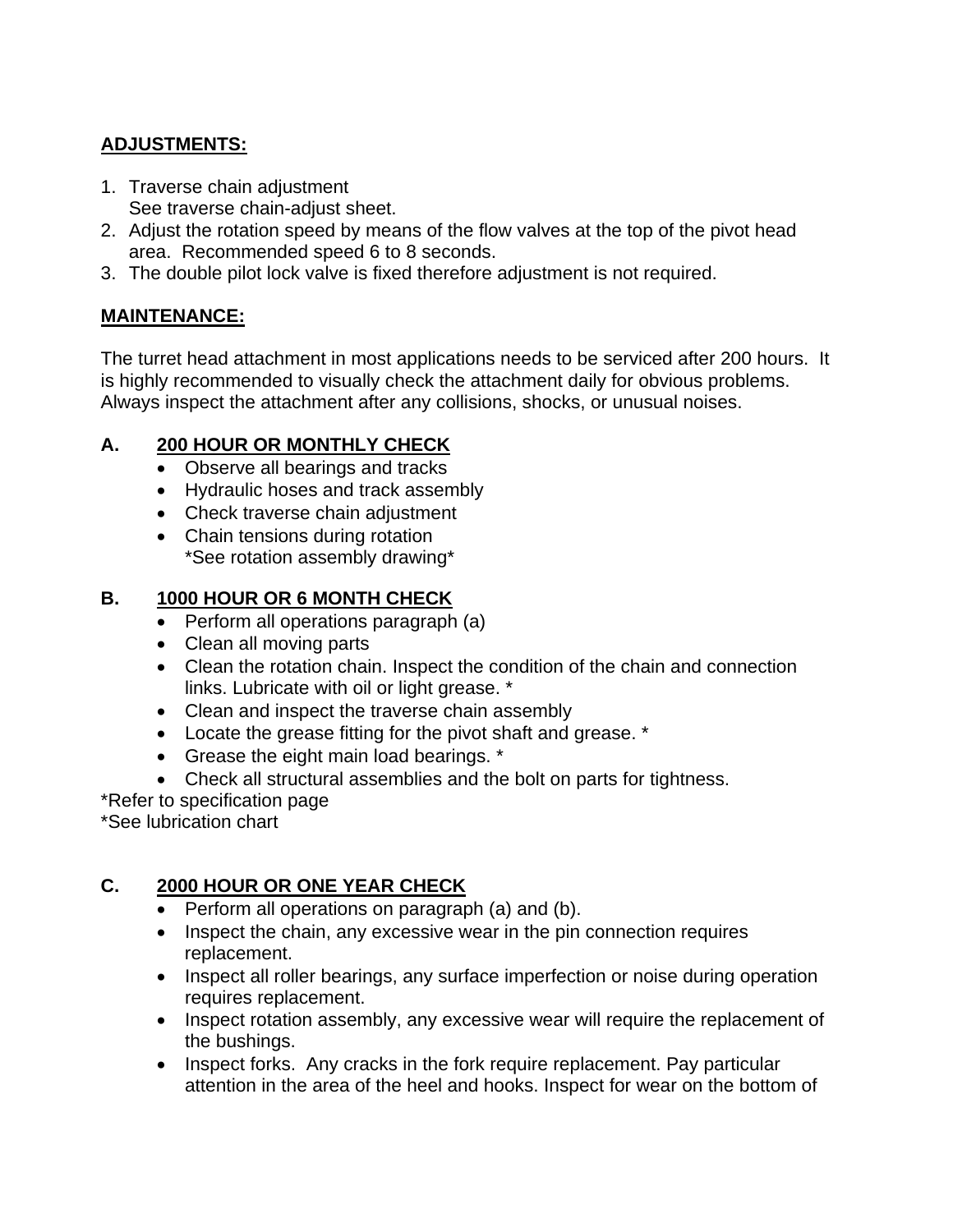the heel. 10 percent wear reduces capacity 50 percent. Welding cannot repair forks. Only replacement is acceptable.

Inspect all hydraulic connections and components. For specific repair, refer to individual repair instruction sheets.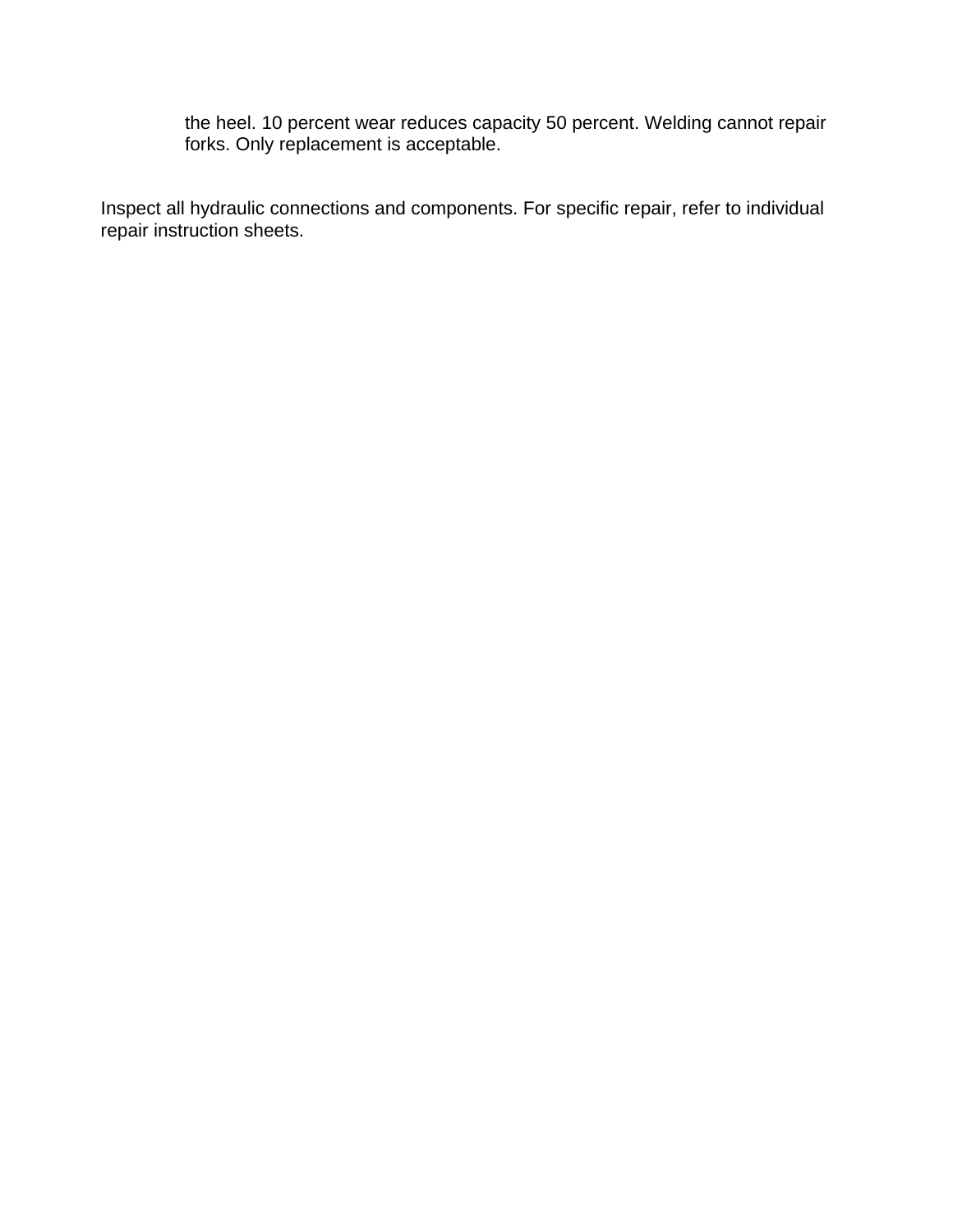#### SUPERIOR ENGINEERING, INC.

#### ATTACHMENT WARRANTY

SUPERIOR ENGINEERING WARRANTS ITS NEW LIFT TRUCK ATTACHMENTS TO BE FREE OF DEFECTS IN MATERIAL AND WORKMANSHIP, UNDER NORMAL USE AND SERVICE FOR A PERIOD OF SIX (6) MONTHS FROM DATE OF DELIVERY TO ORIGINAL PURCHASER.

SUPERIOR ENGINEERING WARRANTY LIABILITY IS LIMITED SOLELY TO REPAIR OR REPLACEMENT OF ANY PART OR EQUIPMENT RETURNED TO OUR PLANT, FREIGHT PREPAID, AND DETERMINED BY US TO BE DEFECTIVE. SUPERIOR ENGINEERING SHALL NOT BE LIABLE UNDER ANY CIRCUMSTANCES FOR CONSEQUENTIAL OR INCIDENTAL DAMAGES.

EXCEPT FOR REMOVAL OF DEFECTIVE PARTS AND REPLACEMENT WITH PARTS SUPPLIED BY SUPERIOR ENGINNERING, THE WARRANTY FOR ANY PART OR EQUIPMENT WILL BE VOID IF AN ATTEMPT IS MADE BY ANYONE TO ALTER, REPAIR, OR DISASSEMBLE THE ITEM WITHOUT THE AUTHORITY OF SUPERIOR ENGINEERING.

SUPERIOR ENGINEERING MAKES NO OTHER WARRANTY OF ANY KIND WHATSOEVER, EXPRESSED OR IMPLIED; AND ALL IMPLIED WARRANTIES OF MERCHANTABILITY, FITNESS FOR A PARTICULAR PURPOSE, AND ALL CLAIMS BASED ON MISUSE, NEGLIGENCE, STRICT LIABILITY, IMPROPER MAINTENANCE, OR OTHERWISE, ARE HEREBY DISCLAIMED BY SUPERIOR ENGINEERING AND EXCLUDED FROM THIS AGREEMENT.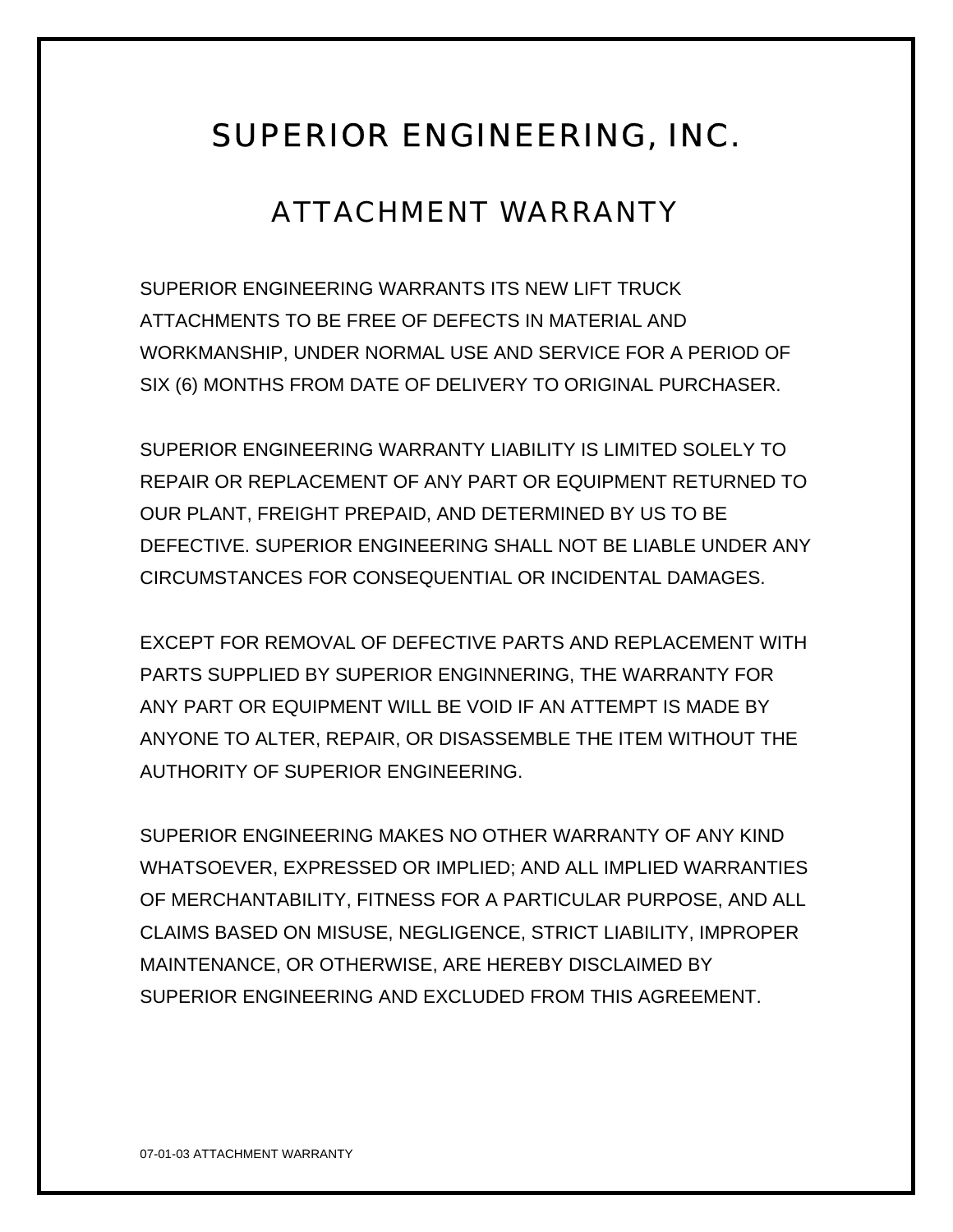# SUPERIOR ENGINEERING WARRANTY POLICY

**SUPERIOR ENGINEERING'S WARRANTY POLICY WILL BE ADMINISTERED IN ACCORDANCE WITH THE FOLLOWING GUIDELINES**:

-THE WARRANTY POLICY PROVIDES FOR PAYMENT OF WARRANTY LABOR ON NEW ATTACHMENTS AT 75 % OF DEALER'S PUBLISHED RETAIL LABOR RATE.

-LABOR HOURS PAID WILL BE LIMITED BY SUPERIOR ENGINEERING'S STANDARD LABOR TIME SCHEDULE UNLESS PRIOR APPROVAL FOR DEVIATION IS OBTAINED FROM A SUPERIOR ENGINEERING SERVICE REPRESENTATIVE.

-LIFT TRUCK MODIFICATION FOR VARIOUS ATTACHMENT APPLICATIONS ARE NOT CONSIDERED WARRANTY.

-TROUBLESHOOTING TIME IN EXCESS OF ONE HOUR MUST HAVE THE PRIOR APPROVAL OF A SUPERIOR ENGINEERING SERVICE REPRESENTATIVE.

-TRAVEL TIME IN EXCESS OF ONE HOUR MUST HAVE THE PRIOR APPROVAL OF A SUPERIOR ENGINEERING SERVICE REPRESENTATIVE.

-WARRANTY REPAIR WILL NOT BE HONORED FOR AMOUNTS EXCEEDING THE COST OF THE ATTACHMENT OR ACCESSORIES.

-SUPERIOR ENGINEERING'S WARRANTY CLAIM FORM MUST BE USED TO SUBMIT CLAIMS. ANY WARRANTY SENT TO SUPERIOR ENGINEERING ON NORMAL INVOICES WILL BE RETURNED.

-THE WARRANTY CLAIM FORM SHOULD BE COMPLETED ACCURATELY AND WITH AS MUCH DETAIL AS POSSIBLE.

-PLEASE CONTACT A SUPERIOR ENGINEERING REPRESENTATIVE TO OBTAIN A WARRANTY CLAIM NUMBER AND A RETURN GOODS AUTHORIZATION (RGA) NUMBER AS REQUIRED.

-WARRANTY CLAIMS MUST BE SUBMITTED WITHIN 30 DAYS OF MALFUNCTION DATE.

-GOODS ON RGA'S MUST BE RETURNED WITHIN 10 DAYS OF RGA ISSUE DATE UNLESS AUTHORIZED BY SUPERIOR ENGINEERING SERVICE REPRESENTATIVE.

-IN THOSE CASES WHERE SUPERIOR ENGINEERING HAS SUPPLIED COMPONENTS/ACCESSORIES NOT MANUFACTURED BY SUPERIOR ENGINEERING, THE ORIGINAL MANUFACTURER'S WARRANTY WILL APPLY.

#### **STATEMENT TO DEALERS**

**WARRANTY REPAIRS SHOULD NOT BE CONSIDERED AN AREA FOR PROFIT. IF YOUR COMPANY HAS THIS PHILOSOPHY, PLEASE LOOK FOR AN ALTERNATIVE SOURCE FOR THESE PRODUCTS.**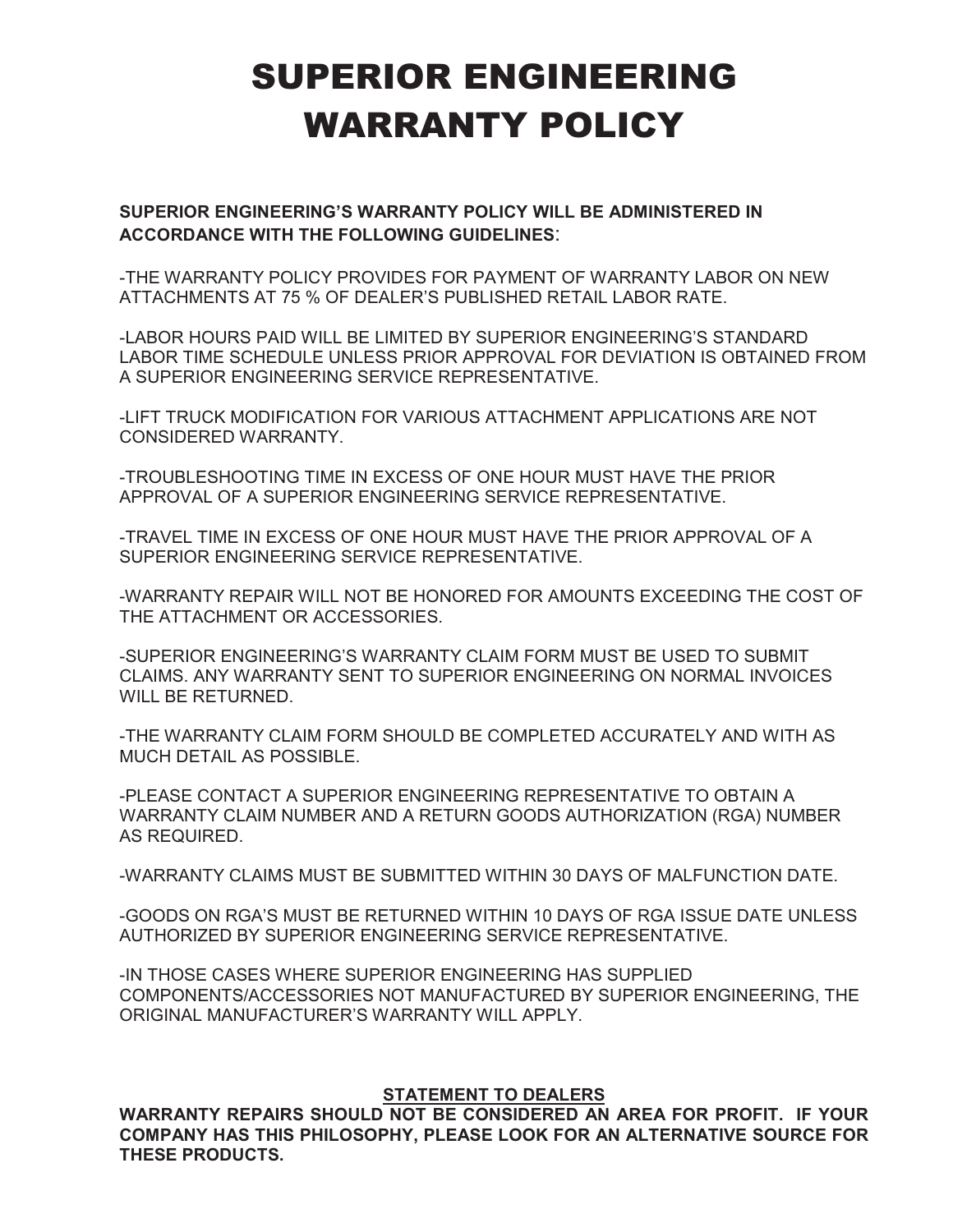# LUBRICATION CHART

#### The following lubricants are recommended for all bearings:

#### MANUFACTURER TYPE

**SHELL** EXXON **TEXACO MOBIL** UNION **SUN** 

ALVANIA EP2 RONEX WB MULTIFAX EP2 MOBILUX EP2 UNOBA EP2 PRESTIGE 742 EP

Lubricants of the same quality by others may also be used.

Any light oil, such as motor or hydraulic oil, can be used to lubricate chain pivot points.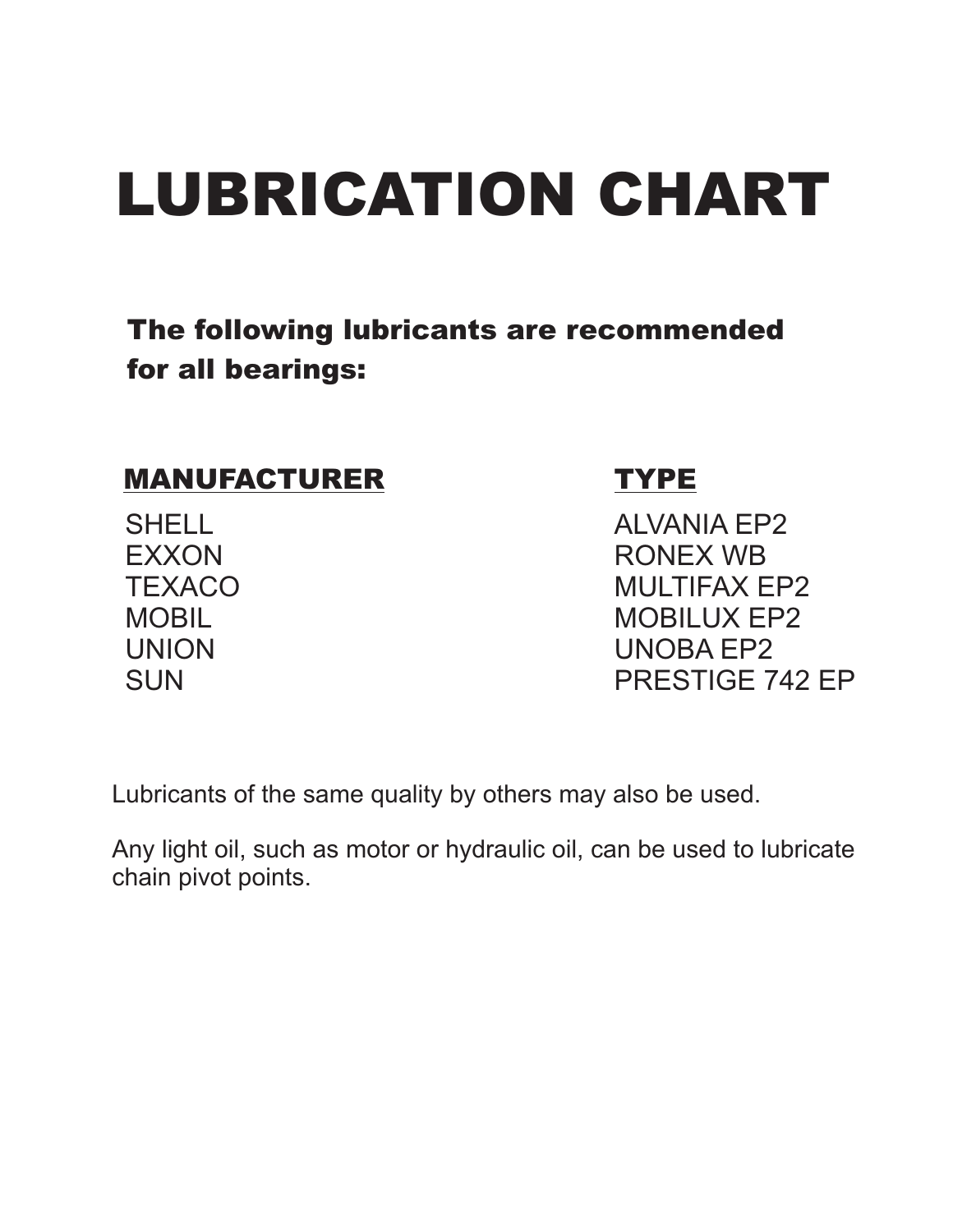# TURRET HEAD ASSEMBLIES

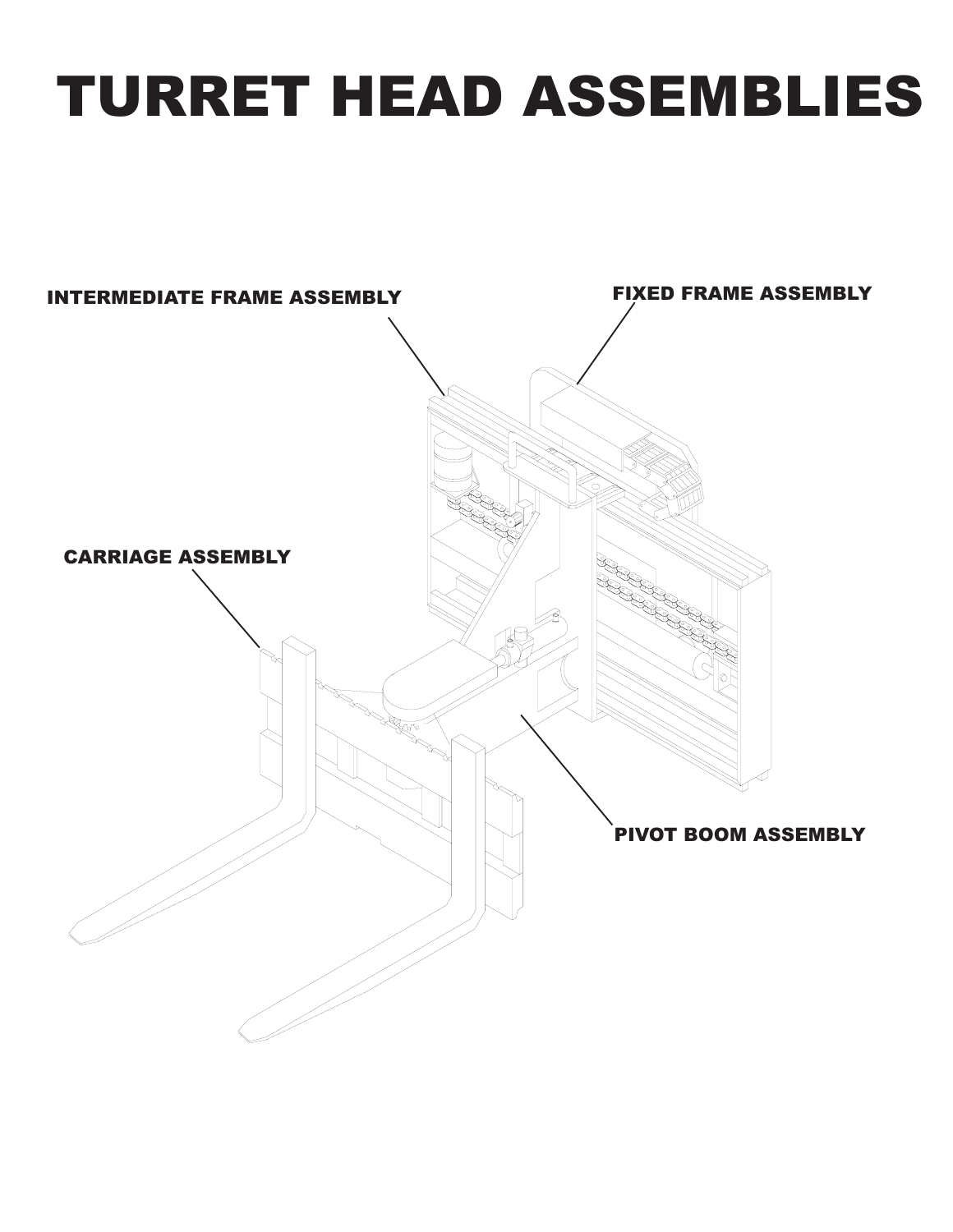# TORQUE SPECIFICATIONS



|   | <b>REF. NO. QUANTITY</b> | <b>DESCRIPTION</b>         | <b>TORQUE</b> |
|---|--------------------------|----------------------------|---------------|
|   | 8                        | <b>MAIN LOAD BEARINGS</b>  | 425 FT/LBS    |
|   | 14                       | <b>ROLLER BEARINGS</b>     | 235 FT/LBS    |
| 3 | 4                        | <b>THRUST BEARING STUD</b> | 55 FT LBS     |
|   | 4                        | <b>MOTOR BOLTS</b>         | 45 FT/LBS     |
| 5 | 2                        | PIVOT CYL. MOUNT BOLTS     | 50 FT/LBS     |

# USE LOCKTITE 242 ON ALL THREADS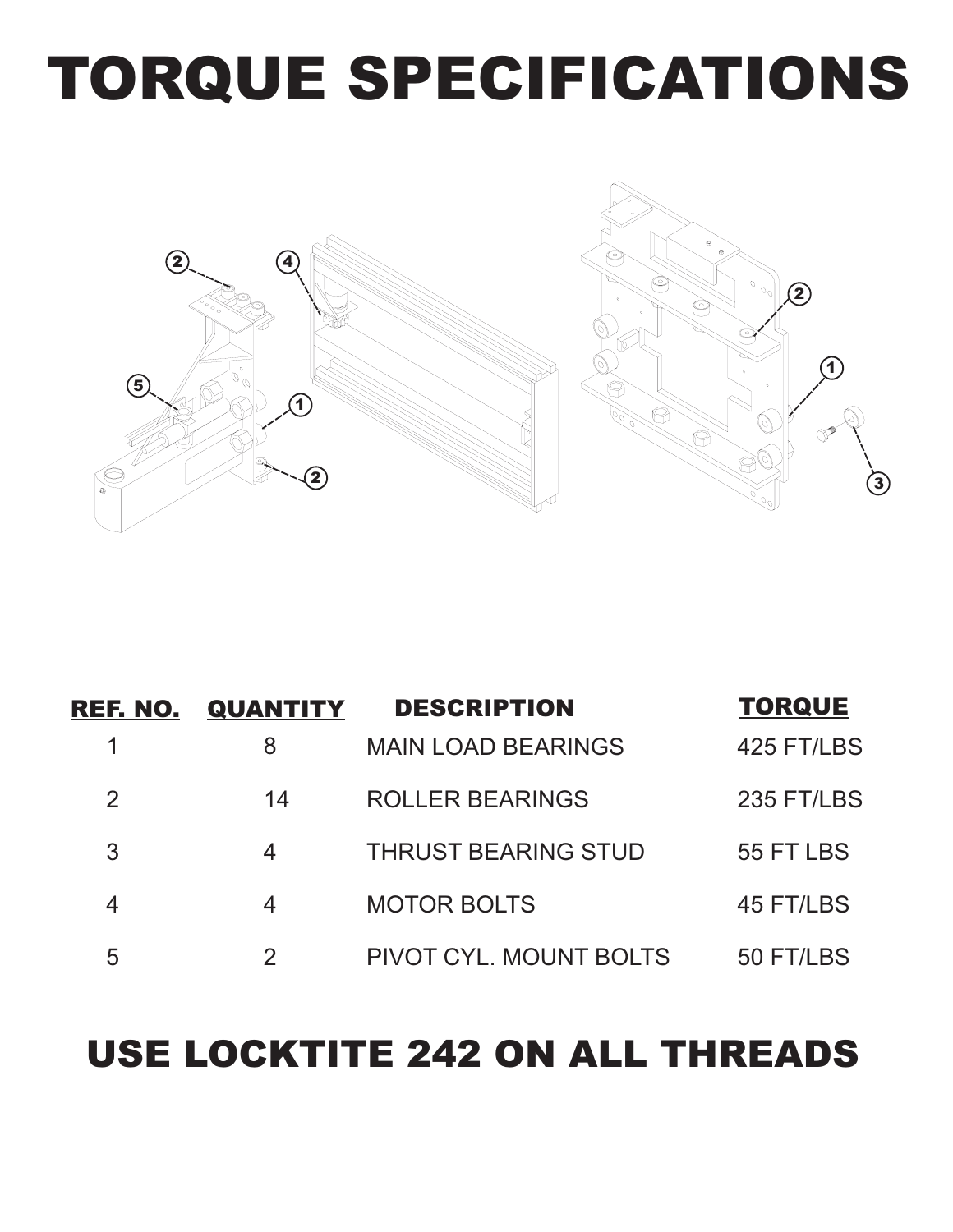

| <b>REFERENCE</b> | QTY REQ'D | PART#         | <b>DESCRIPTION</b>                        |
|------------------|-----------|---------------|-------------------------------------------|
|                  |           | 8204A         | <b>FIXED FRAME WELDMENT - GEN2</b>        |
|                  |           | 8355          | <b>LOAD BEARING</b>                       |
|                  |           | 9104          | <b>LOAD BEARING NUT</b>                   |
|                  | 8         | 8357          | <b>ROLLER BEARING</b>                     |
| 5                | 8         | 9110          | <b>ROLLER BEARING NUT</b>                 |
| 6                |           | 250069C       | UPPER CABLE TRACK GUARD                   |
|                  |           | 250069D       | UPPER CABLE TRACK GUARD MOUNT             |
| 8                |           | 001036        | <b>BOLT</b>                               |
| 9                |           | 001054/001055 | <b>THRUST BEARING BOLT / WASHER</b>       |
| 10               |           | 683819/688168 | <b>THRUST BEARING / HD THRUST BEARING</b> |
| 11               | っ         | 9108          | <b>ALLEN BOLT</b>                         |
| 12               |           | 001004        | <b>LOCK WASHER</b>                        |
| 13               | 2         | 001028        | <b>FLAT WASHER</b>                        |
| 14               |           | 001046        | NUT                                       |
|                  |           |               |                                           |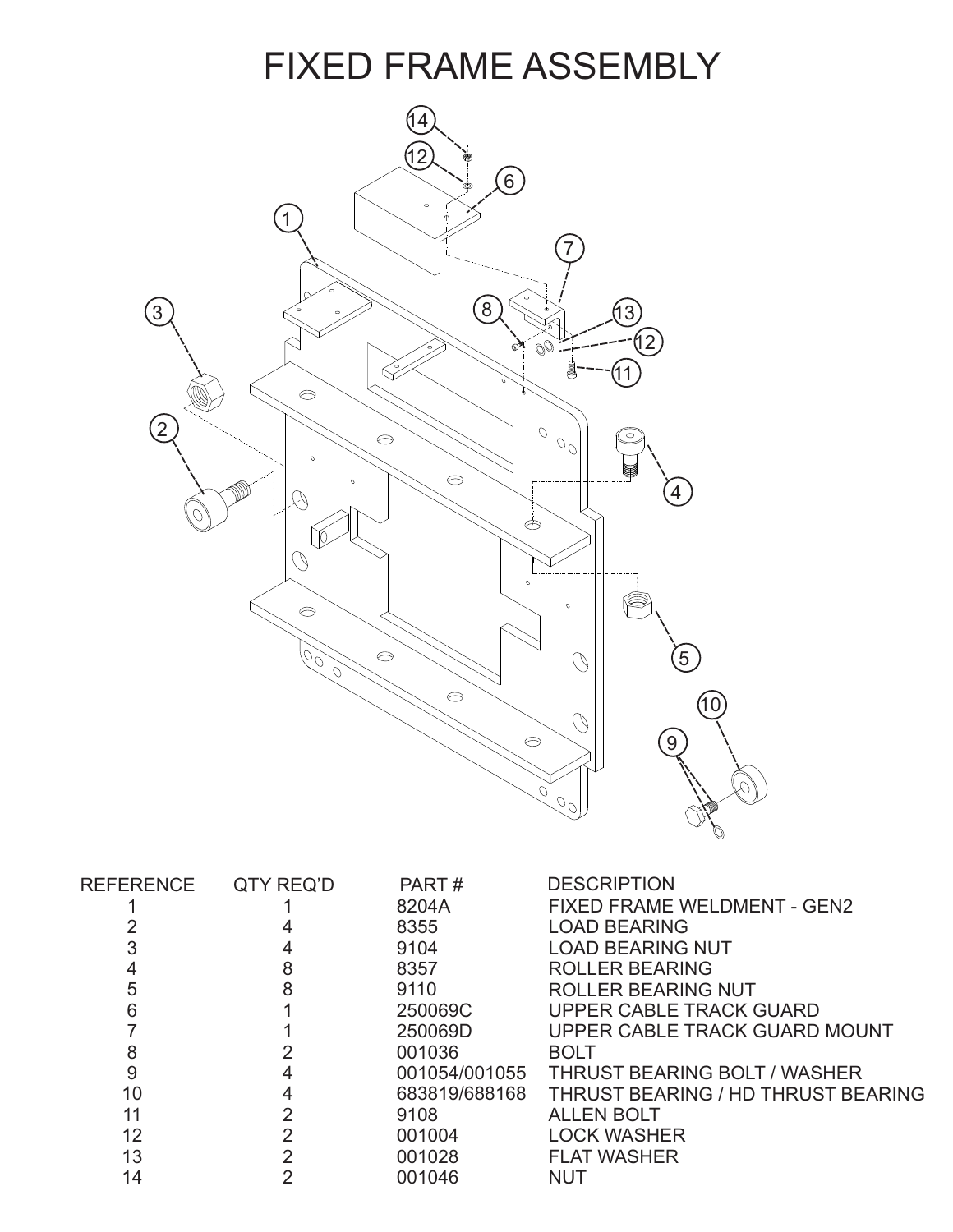

IEDIATE FRAME WELDMENT WITH 42, 54 OR 60" OF STROKE, ADD -42, -54 OR-60 TO THE END OF THE PA \*FOR INTERMEDIATE FRAME WELDMENT WITH 42, 54 OR 60" OF STROKE, ADD -42, -54 OR-60 TO THE END OF THE PART# 8201 RESPECTIVELY. \*DRIVE CHAINS FOR UNITS WITH 42, 54 OR 60" OF STROKE, ADD -42, -54 OR-60 TO THE END OF THE PART# 8386 RESPECTIVELY.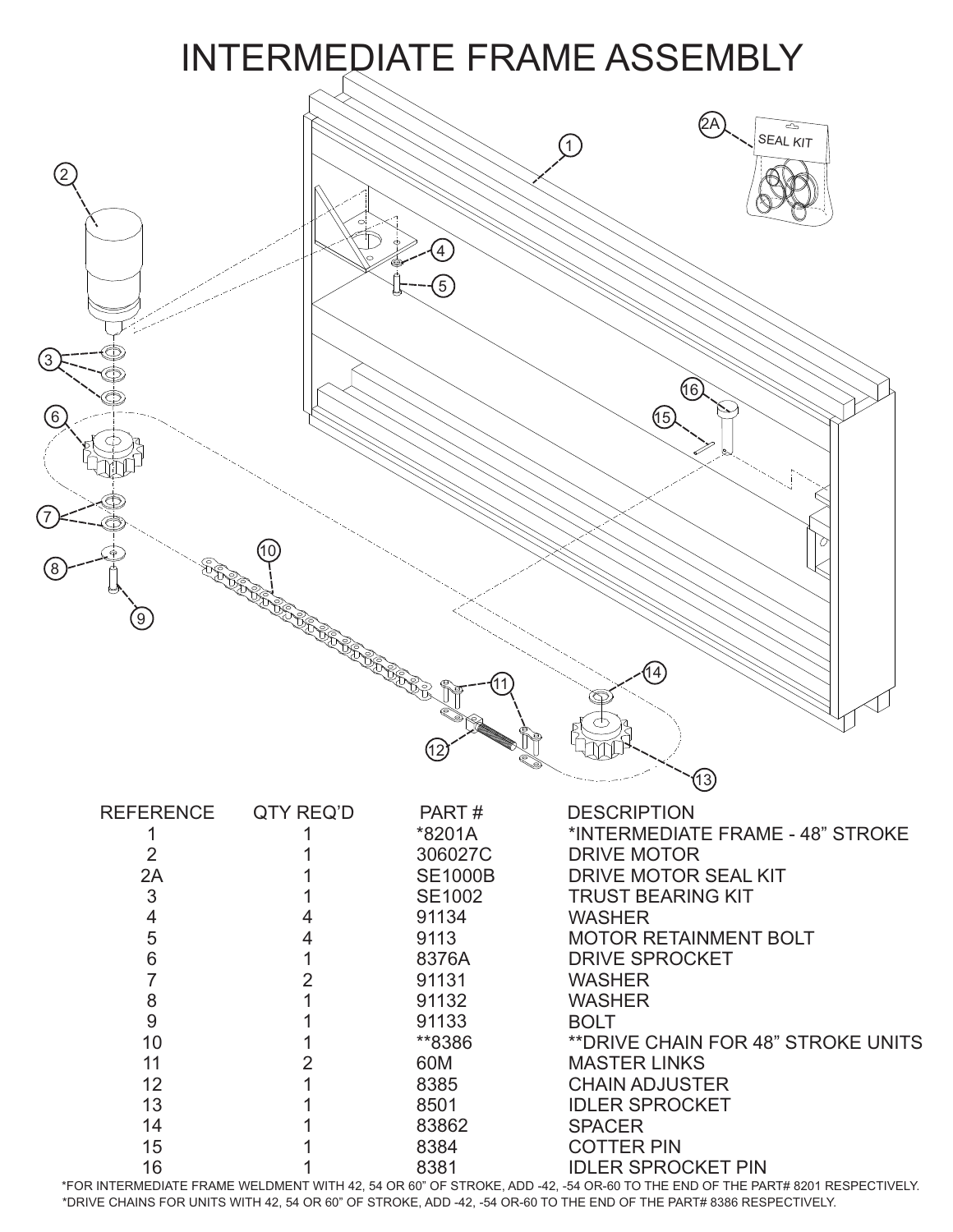### CARRIAGE ASSEMBLY



| REFERENCE QTY REQ'D | <b>PART#</b> | <b>DESCRIPTION</b>              |
|---------------------|--------------|---------------------------------|
|                     | 8206A        | <b>CARRIAGE WELDMENT - GEN2</b> |
|                     | 8382         | <b>PIVOT SHAFT</b>              |
| 3                   | 8374         | UHMW STOP BLOCK                 |
|                     | 9108         | <b>FASTNER</b>                  |
| 5                   | 9102         | <b>JAM NUT</b>                  |
|                     | 9101         | <b>MODIFIED FASTNER</b>         |
|                     | 001056       | <b>SPACER</b>                   |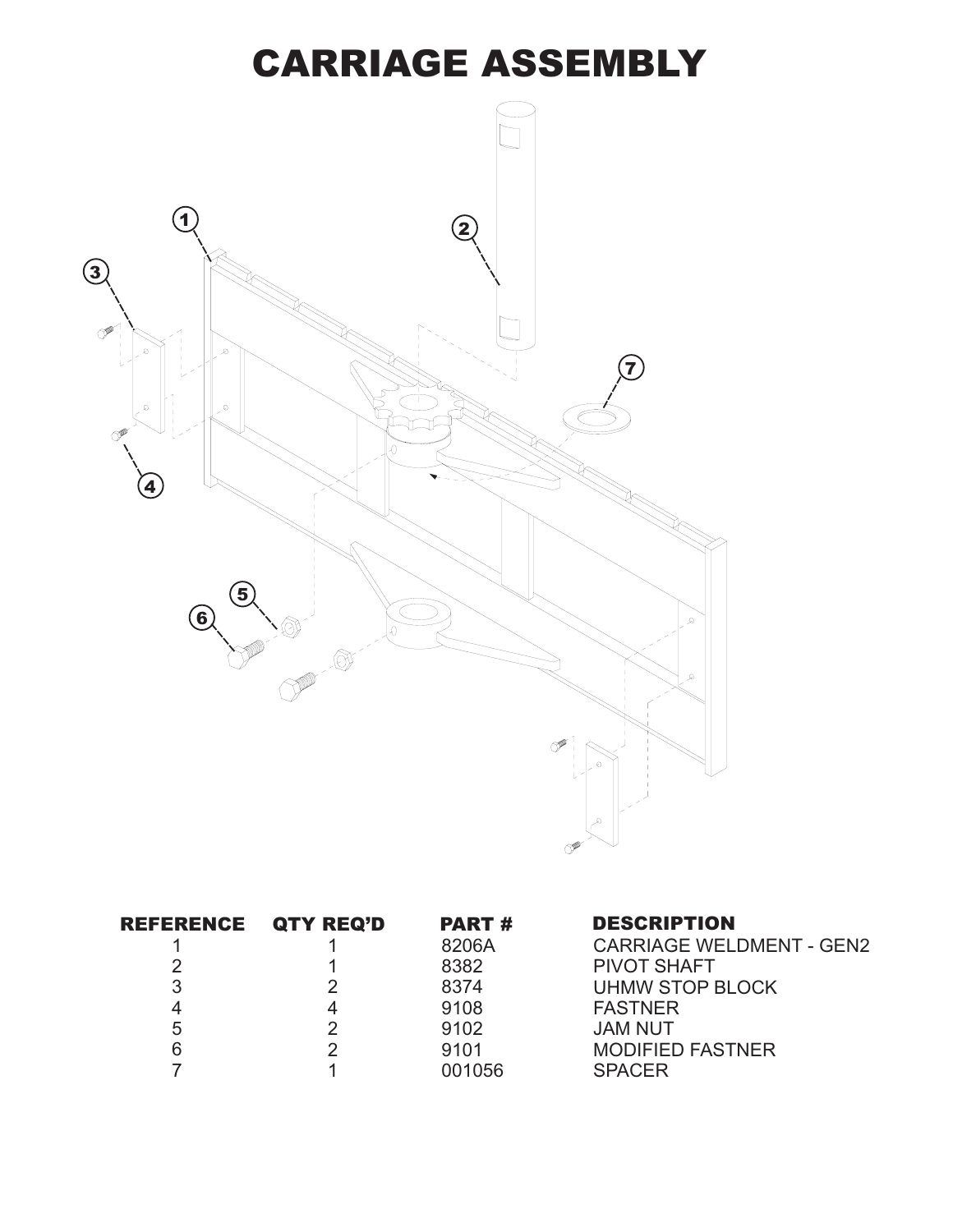### SIDE-SHIFT CYLINDER ASSEMBLY



# COMPLETE ASSEMBLY PART NUMBER 8327

In a complete cylinder will be so Only a complete seal kit or a complete cylinder will be sold as replacement parts.

| <b>REFERENCE</b> | QTY REQ'D | PART#     | <b>DESCRIPTION</b>      |
|------------------|-----------|-----------|-------------------------|
|                  |           | <b>NA</b> | <b>CYLINDER ROD</b>     |
|                  |           | <b>NA</b> | <b>ROD WIPER</b>        |
| 3                |           | <b>NA</b> | <b>ROD SEAL</b>         |
| 4                |           | <b>NA</b> | <b>HEAD O-RING</b>      |
| 5                |           | <b>NA</b> | <b>HEAD</b>             |
| 6                |           | <b>NA</b> | <b>BACK-UP RING</b>     |
|                  |           | <b>NA</b> | <b>PISTON O-RING</b>    |
| 8                |           | <b>NA</b> | <b>BACK-UP RING</b>     |
| 9                |           | <b>NA</b> | <b>PISTON</b>           |
| 10               |           | <b>NA</b> | <b>SELF LOCKING NUT</b> |
| 11               |           | <b>NA</b> | <b>CYLINDER BODY</b>    |
| 12               |           | 8327SK    | <b>SEAL KIT</b>         |
|                  |           |           |                         |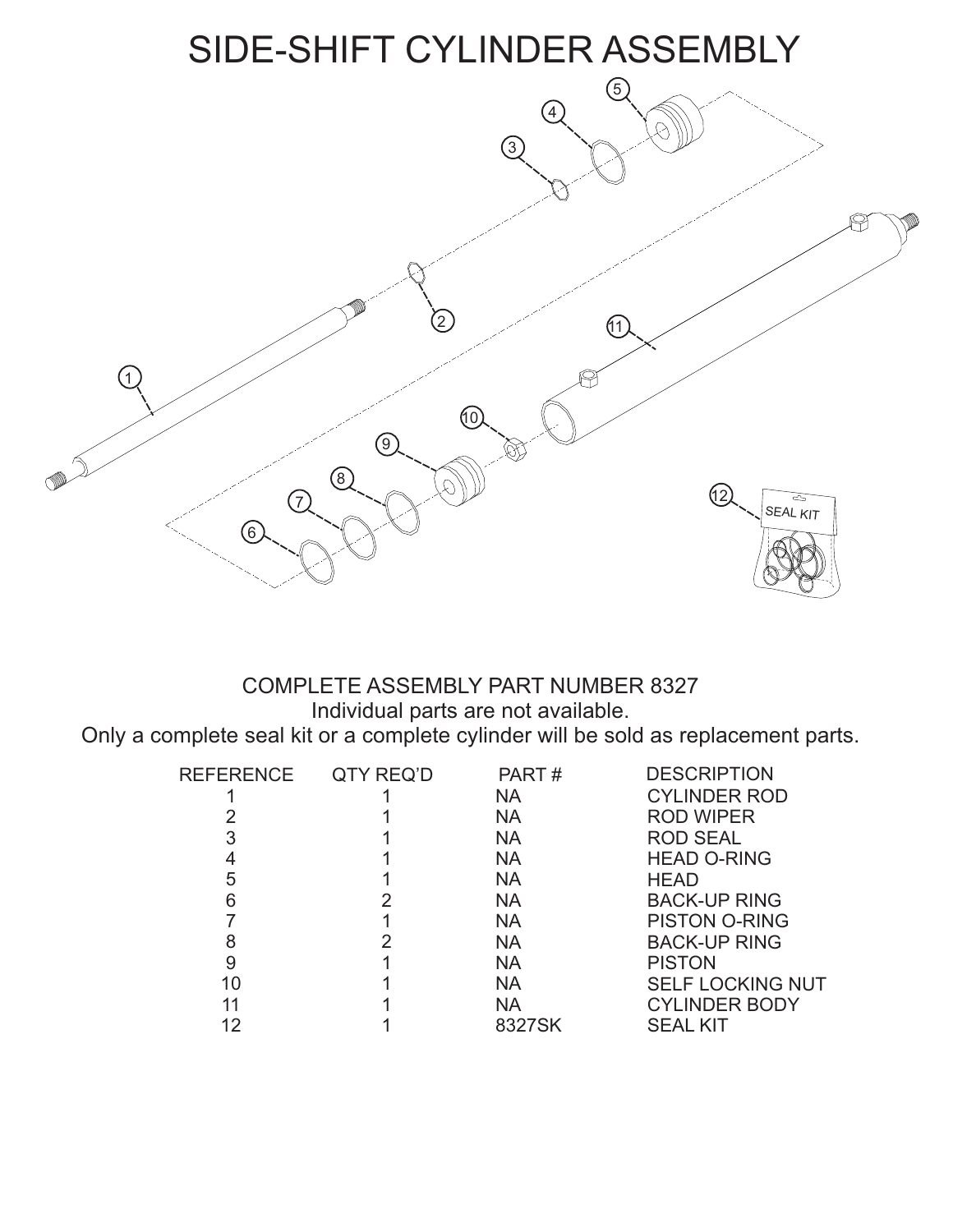# PIVOT BOOM ASSEMBLY



| <b>REFERENCE</b> | QTY REQ'D | PART#  | <b>DESCRIPTION</b>                                 |
|------------------|-----------|--------|----------------------------------------------------|
|                  |           | 8202A  | <b>PIVOT BOOM WELDMENT</b>                         |
|                  |           | 8326   | PIVOT CYLINDER SEE PIVOT CYLINDER PAGE FOR DETAILS |
|                  |           | 8380   | <b>PIVOT CHAIN GUARD</b>                           |
| 4                |           | 8353   | <b>RIGHT PIVOT CYLINDER MOUNT</b>                  |
| 5                |           | 8394   | <b>BUSHING</b>                                     |
| 6                | 2         | 9103   | <b>SNAP RING</b>                                   |
|                  |           | 8393   | <b>GREASE FITTING</b>                              |
| 8                |           | 8351   | <b>PIVOT CHAIN</b>                                 |
| 8a               |           | 8352   | <b>MASTER LINK W/ 2 SIDEPLATES</b>                 |
| 9                | 6         | 8357   | <b>ROLLER BEARING</b>                              |
| 10               | 6         | 9110   | <b>ROLLER BEARING NUT</b>                          |
| 11               | 4         | 8355   | <b>LOAD BEARING</b>                                |
| 12               |           | 9104   | <b>LOAD BEARING NUT</b>                            |
| 13               |           | 8354   | <b>LEFT PIVOT CYLINDER MOUNT</b>                   |
| 14               |           | 001019 | <b>BOLT</b>                                        |
| 15               |           | 9106   | <b>NUT</b>                                         |
| 16               |           | 250091 | <b>BULKHEAD GUARD</b>                              |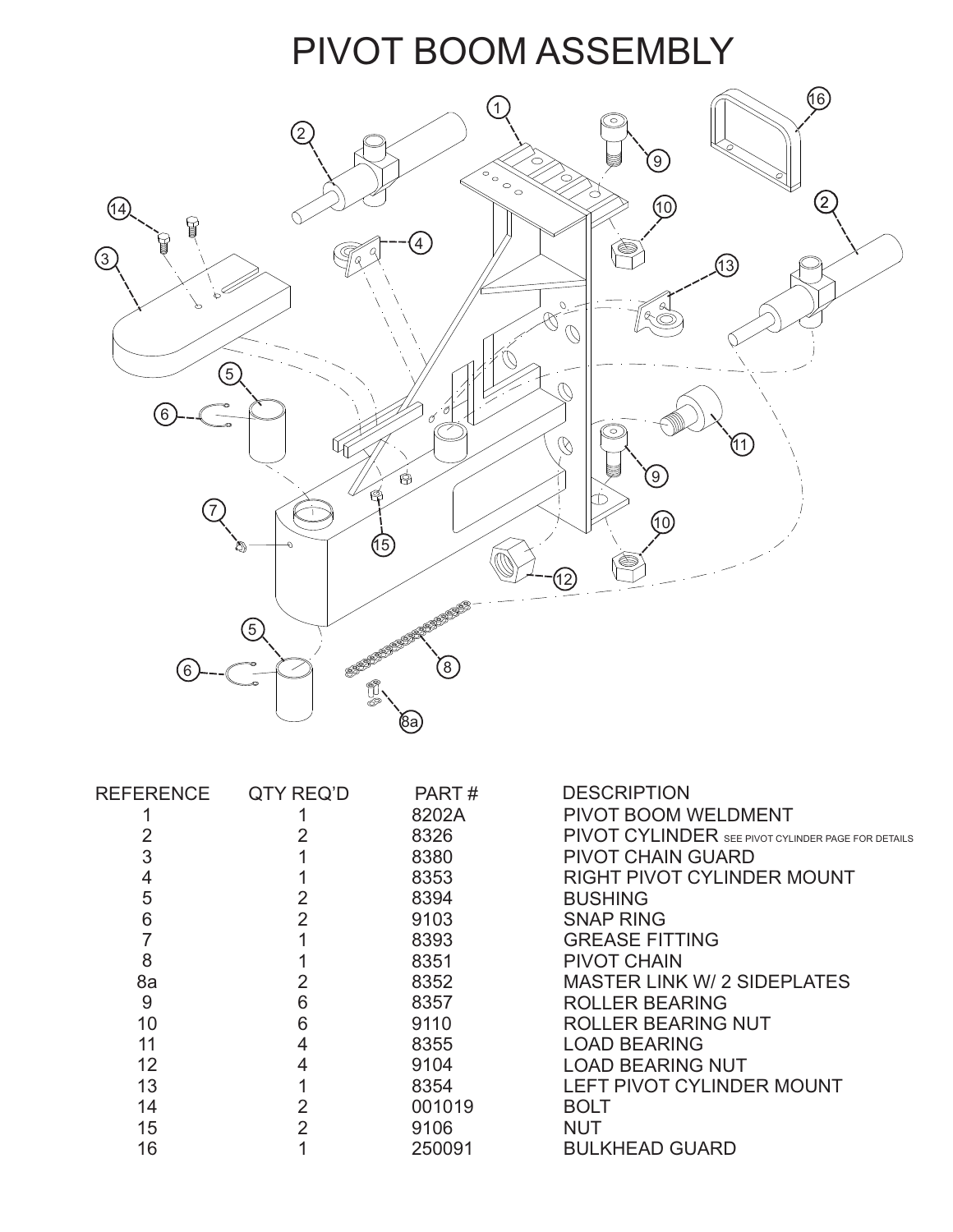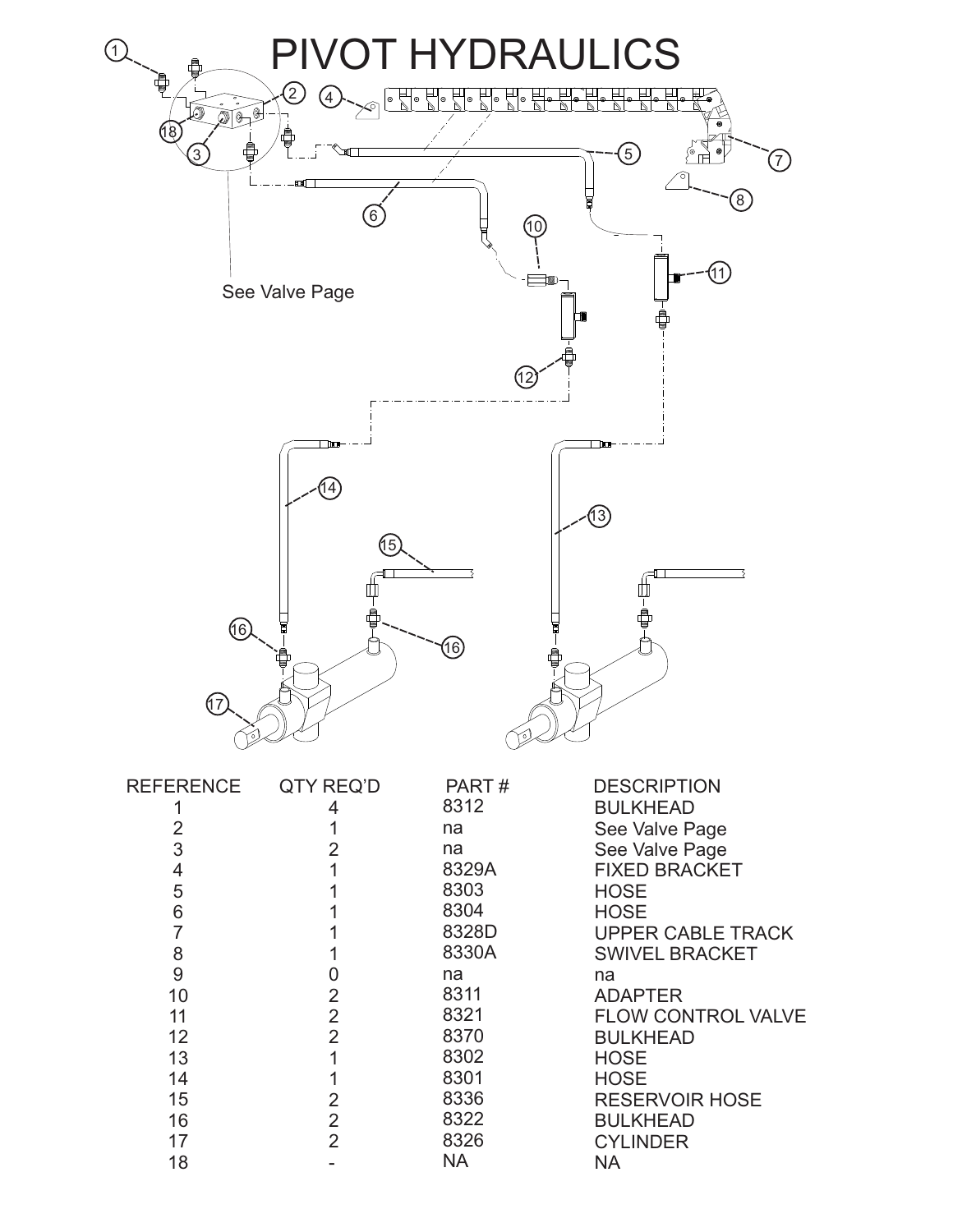### OBSOLETE VALVES



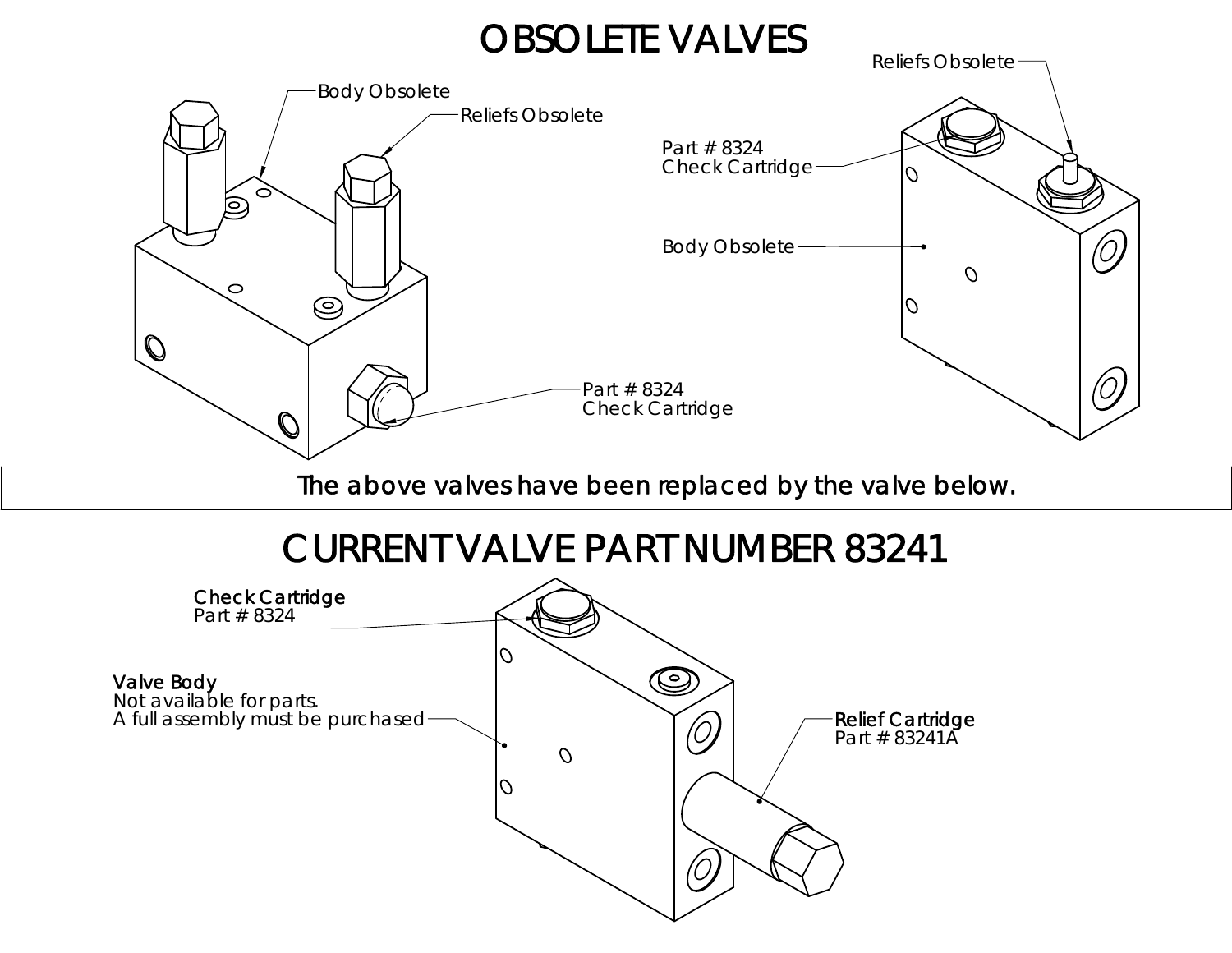### PIVOT CYLINDER ASSEMBLY



# COMPLETE ASSEMBLY PART NUMBER 8326

In a complete cylinder will be so Only a complete seal kit or a complete cylinder will be sold as replacement parts.

| QTY REQ'D | PART#     | <b>DESCRIPTION</b>       |
|-----------|-----------|--------------------------|
|           | <b>NA</b> | <b>ROD WIPER</b>         |
|           | <b>NA</b> | <b>ROD SEAL</b>          |
|           | <b>NA</b> | <b>HEAD</b>              |
|           | <b>NA</b> | <b>BACK-UP RING</b>      |
|           | <b>NA</b> | O-RING                   |
|           | <b>NA</b> | <b>CYLINDER ROD</b>      |
|           | <b>NA</b> | O-RING                   |
|           | <b>NA</b> | <b>PISTON</b>            |
|           | <b>NA</b> | <b>PISTON SEALS</b>      |
|           | <b>NA</b> | <b>WEAR BAND</b>         |
|           | <b>NA</b> | <b>ROD NUT</b>           |
|           | <b>NA</b> | <b>CYLINDER BODY</b>     |
|           | 8326SK    | <b>CYLINDER SEAL KIT</b> |
|           |           |                          |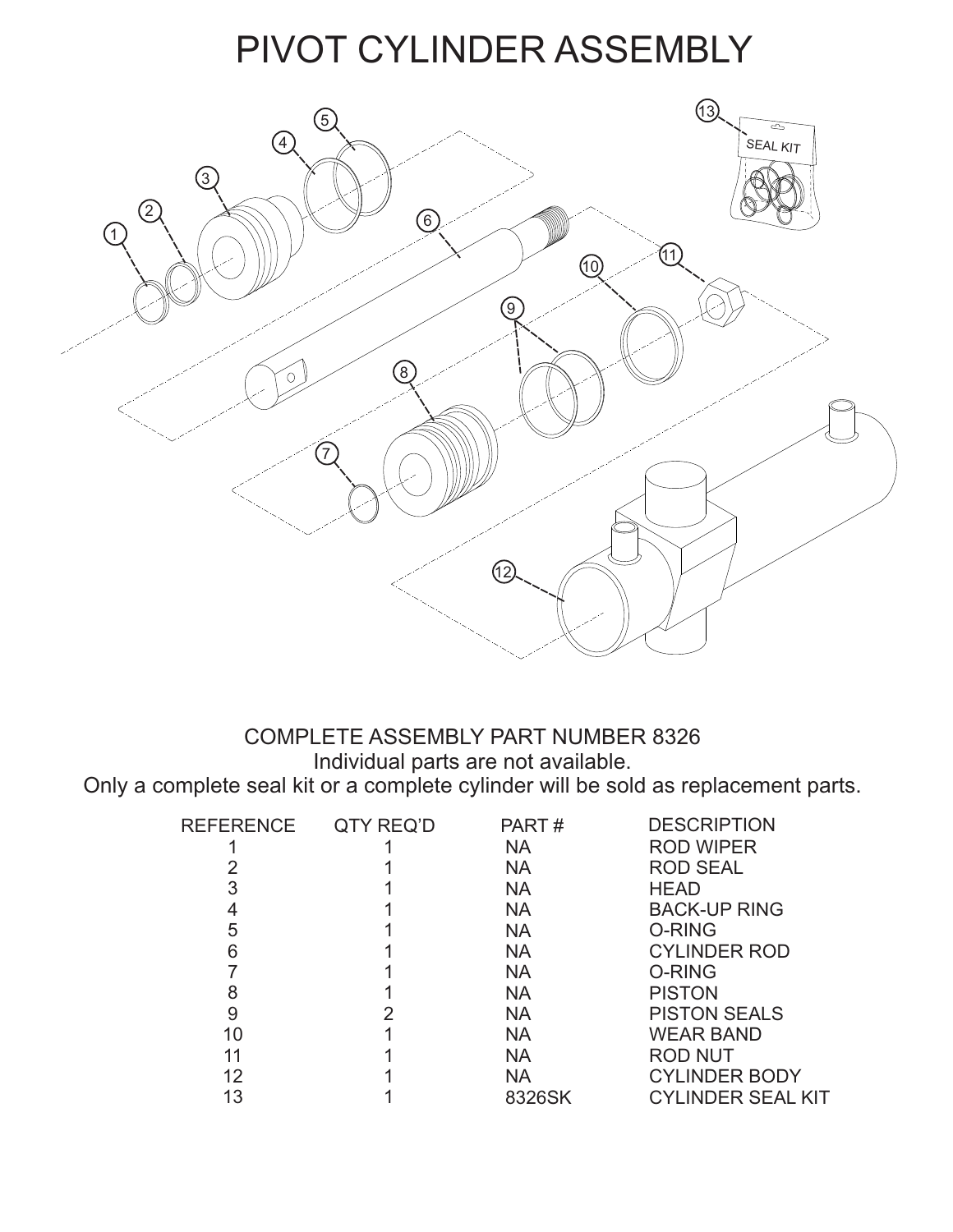# TRAVERSE HYDRAULICS



| REFERENCE | QTY REQ'D      | <b>PART#</b> | <b>DESCRIPTION</b>         |
|-----------|----------------|--------------|----------------------------|
|           |                | 306027C      | <b>DRIVE MOTOR</b>         |
| 2         | 2              | 8319         | <b>FITTING</b>             |
| 3         | 2              | 8323         | <b>ADAPTER</b>             |
| 4         | $\overline{2}$ | 8340         | <b>FITTING</b>             |
| 5         |                | 8349         | <b>INNER CABLE TRACK</b>   |
| 6         |                | 8348         | <b>HOSE</b>                |
|           |                | 8343         | <b>HOSE</b>                |
| 8         |                | 8342         | <b>HOSE</b>                |
| 9         |                | 8341         | <b>HOSE</b>                |
| 10        | 2              | 8338         | <b>T-ADAPTER</b>           |
| 11        | $\overline{2}$ | 8317         | <b>FITTING</b>             |
| 12        |                | 8327         | <b>SIDE-SHIFT CYLINDER</b> |
| 13        |                | 304449       | <b>BOLT</b>                |
| 14        |                | 304448       | <b>WASHER</b>              |
| 15        |                | 304464       | <b>LOCK NUT</b>            |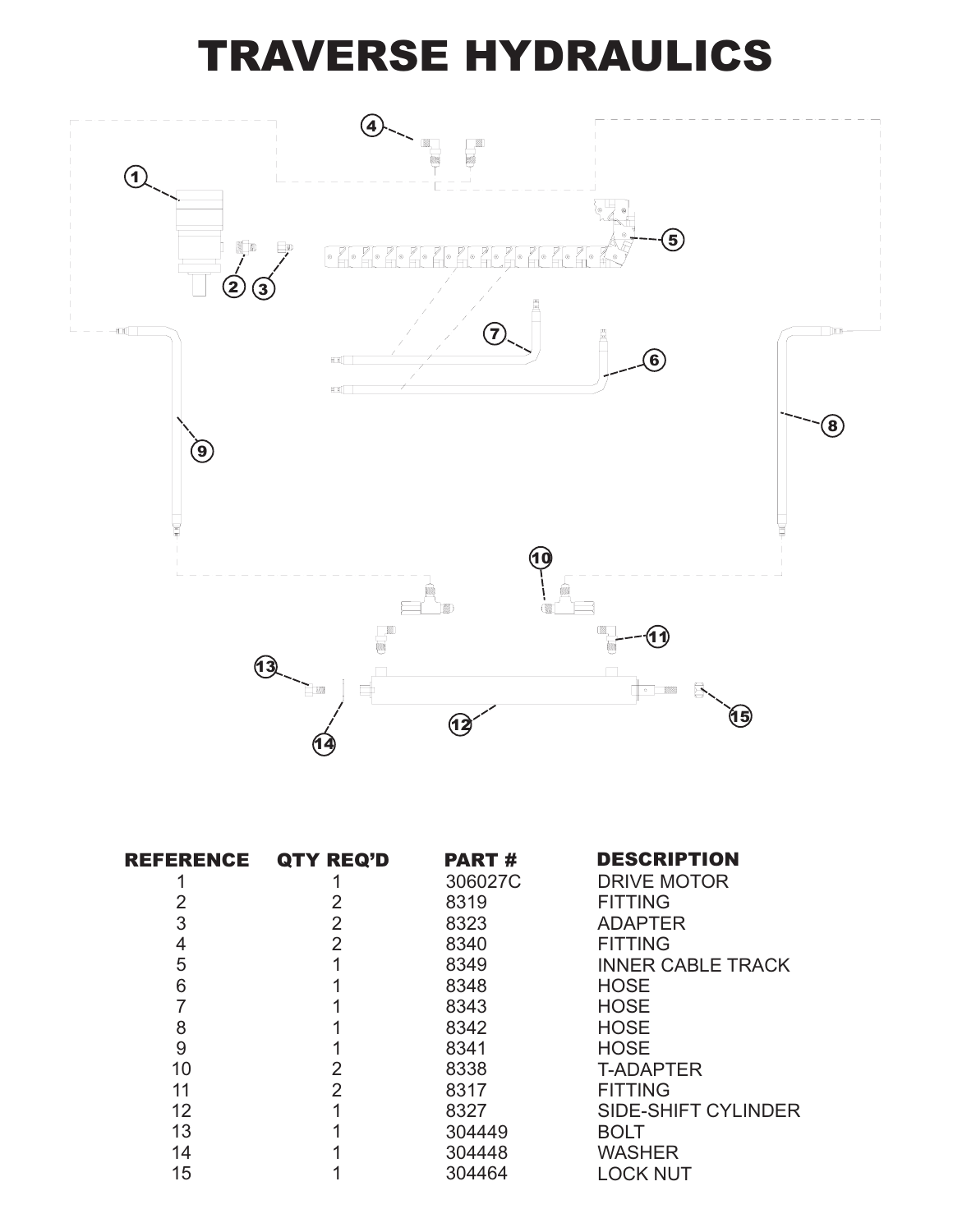# HYDRAULIC CIRCUITS SIDE SHIFT - TRAVERSE

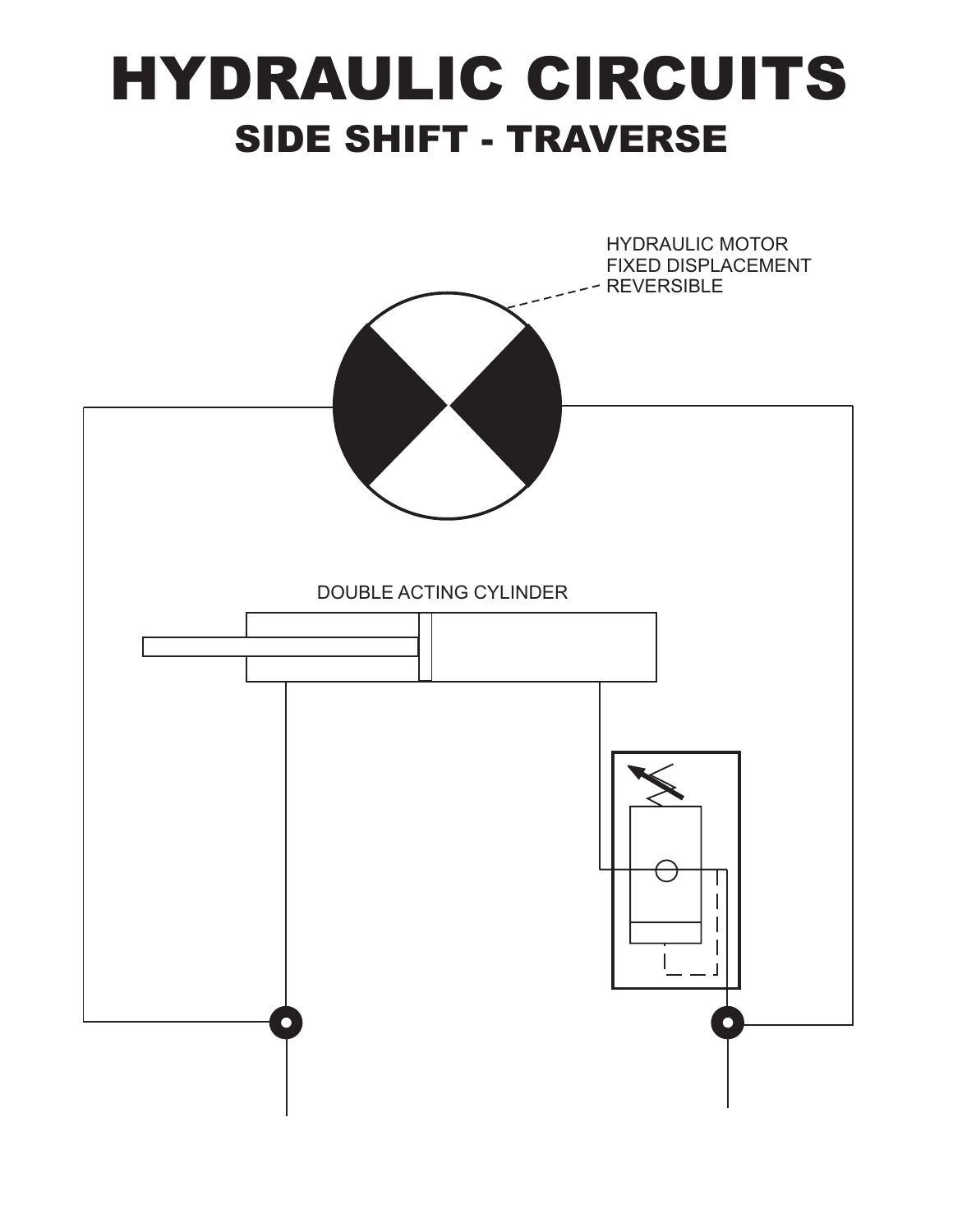# HYDRAULIC CIRCUITS CARRIAGE ROTATION

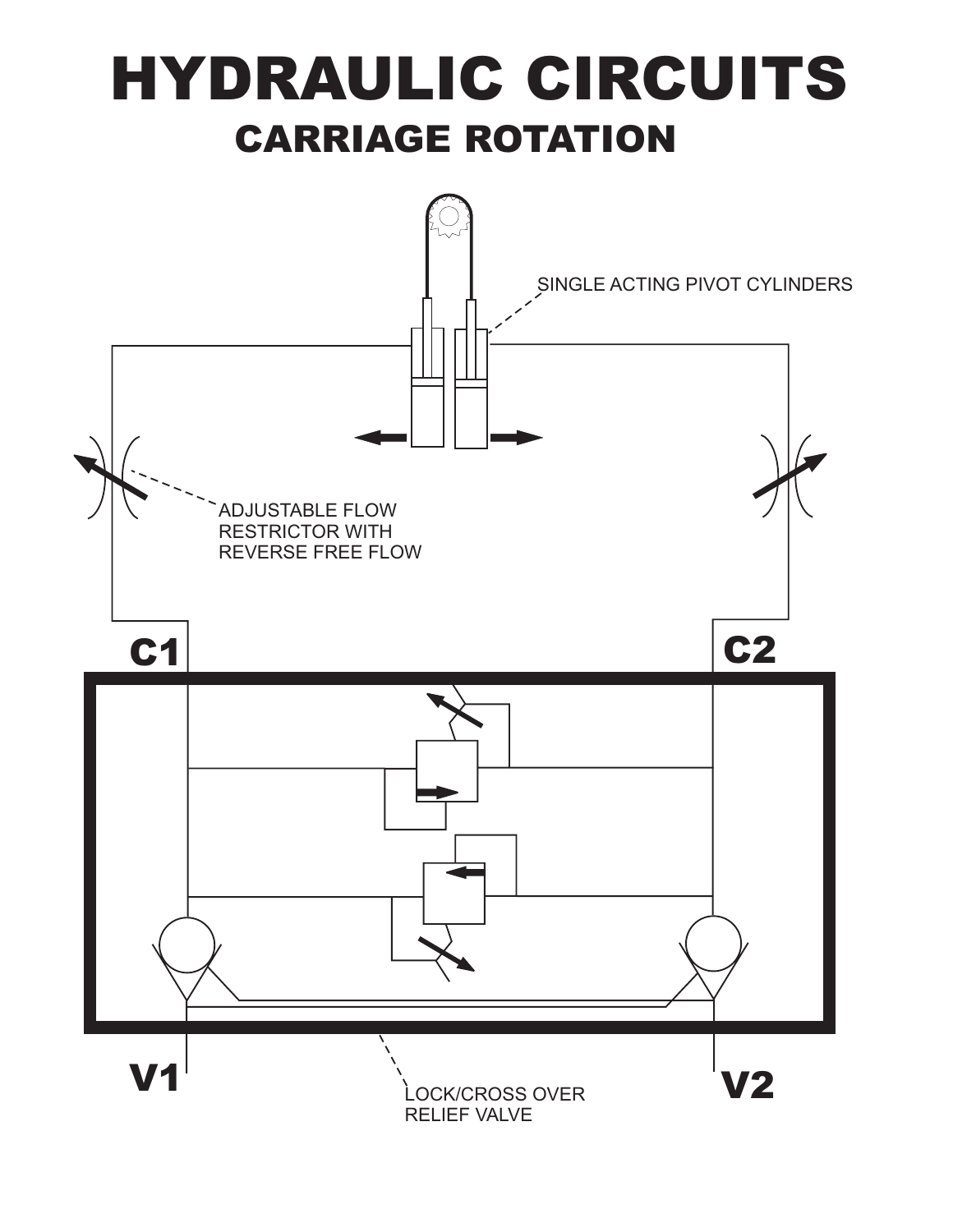# RECOMMENDED SPARE PARTS LIST

|                |                                 | TURRET QUANTITY |                |                |  |
|----------------|---------------------------------|-----------------|----------------|----------------|--|
| <b>PART#</b>   | <b>DESCRIPTION</b>              | $1 - 2$         | $3-5$          | $6 - 10$       |  |
| 8351           | <b>ROTATION CHAIN</b>           |                 |                | 2              |  |
| 8352           | MASTER LINK                     | $\overline{2}$  | 4              | 6              |  |
| 8326           | <b>PIVOT CYLINDER</b>           | 0               | 1              | 2              |  |
| 8326SK         | PIVOT CYLINDER SEAL KIT         | 1               |                | $\overline{2}$ |  |
| 8327           | <b>SIDE SHIFT CYLINDER</b>      | U               |                | $\overline{2}$ |  |
| 8327SK         | SIDE SHIFT CYLINDER SEAL KIT    |                 |                | $\overline{2}$ |  |
| 8324A          | <b>PIVOT CHECK VALVE</b>        |                 | 2              | 3              |  |
| 8324B          | <b>RELIEF CHECK VALVE</b>       |                 | $\overline{2}$ | 3              |  |
| 8349           | <b>HOSE TRACK INNER</b>         |                 | 1              | $\overline{2}$ |  |
| 8328A          | <b>HOSE TRACK UPPER</b>         |                 |                | $\overline{2}$ |  |
| 8394           | <b>PIVOT BUSHINGS</b>           | $\overline{2}$  | $\overline{2}$ | 4              |  |
| 9103           | <b>SNAP RING</b>                | 4               | 4              | 6              |  |
| 8355           | <b>MAIN LOAD BEARING</b>        |                 | 2              | 4              |  |
| 8357           | <b>SECONDARY ROLLER BEARING</b> |                 | $\overline{2}$ | 4              |  |
| 306027C        | <b>HYDRAULIC MOTOR</b>          |                 |                | 2              |  |
| <b>SE1000B</b> | <b>HYDRAULIC MOTOR SEAL KIT</b> |                 |                | $\overline{2}$ |  |
| 8382           | <b>PIVOT SHAFT</b>              | O               |                |                |  |
| 8374           | <b>STOP BLOCK</b>               | $\overline{2}$  | 4              | 6              |  |
| 8206           | <b>CARRIAGE</b>                 | 0               | 0              |                |  |
| 8380           | <b>CHAIN GUARD</b>              | 0               |                |                |  |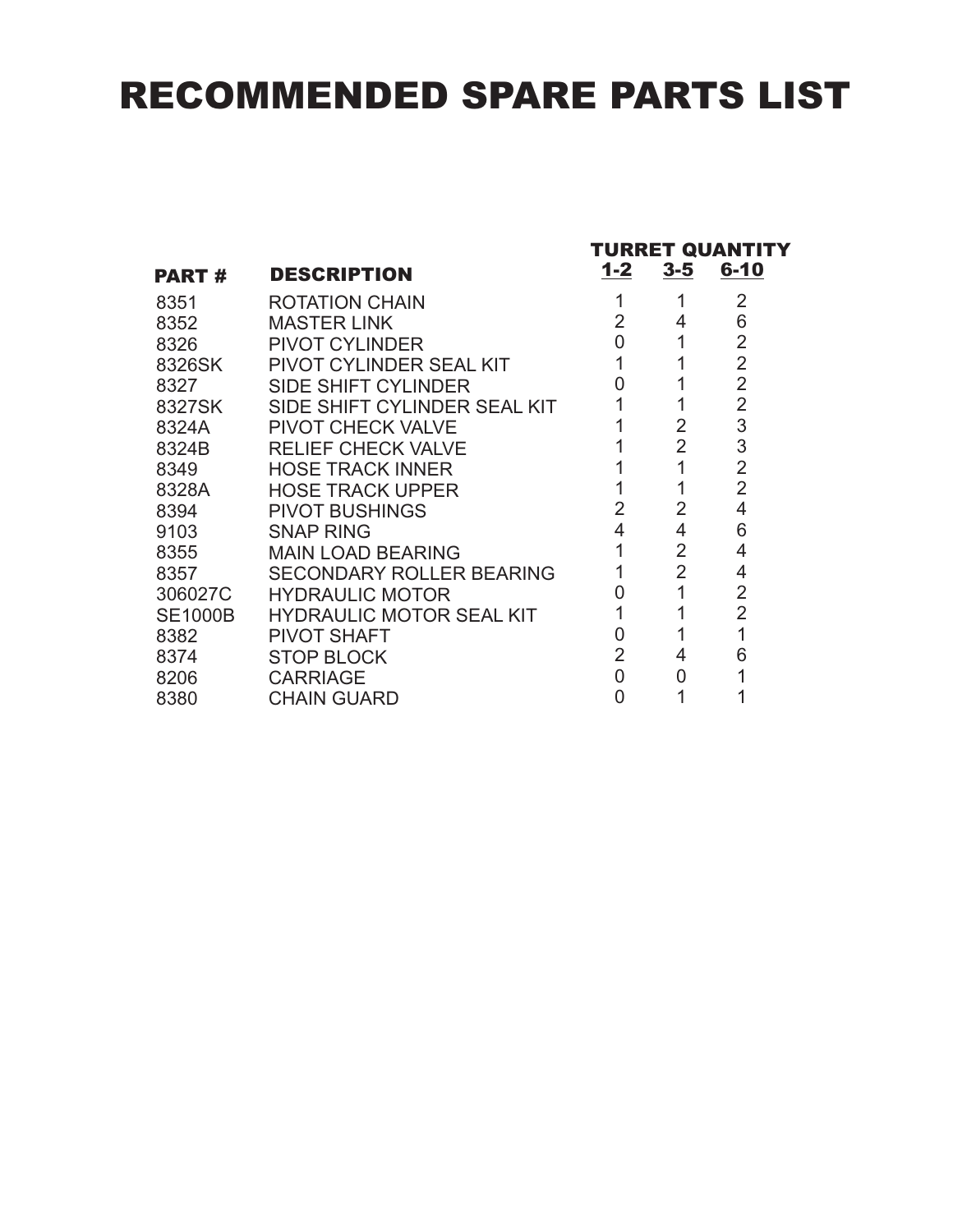#### **Subject:** *Turret Traverse Chain Adjustment 12-11-09*

A hydraulic or electric motor operates the turret traverse function, consisting of a drive sprocket, idler sprocket, and a No. 60 chain. The chain connects to the back of the pivot boom assembly, one end is fixed and the other is connected to an adjustable chain anchor. A  $\frac{3}{4}$ " open-end wrench and a ¾" deep well socket and ratchet are required to adjust the chain.

Check the idler sprocket and drive motor sprocket for wear if adjustment is a consistent problem. The bearing in the idler sprocket also needs to be checked, if worn, replace the idler sprocket.

A new chain will stretch after the first 12 hours of service and will require adjustment. The chain also has to be adjusted as the components wear.

The correct amount of chain tension is a critical adjustment. To our knowledge, no tool or measuring device is available for measuring chain tension nor does any chain manufacturer specify the correct amount of chain tension. A chain that is too tight can damage the drive components. A slightly loose chain is better than an over tightened chain. The tension only needs to be tight enough for the chain to pull the load without sagging. Watch the chain as the adjustment is tightened. As soon as the slack is out of the chain and it is straight, stop. Operate the traverse and observe the chain. If there is a vibration, the chain is too tight. Adjust the chain tension until the chain is straight and does not vibrate.

Recheck the adjustment after an hour of operation if the chain is used and 12 hours if the chain is new.

Chain adjustment should be a part of your standard preventative maintenance program. For help call 1-800-359-3052.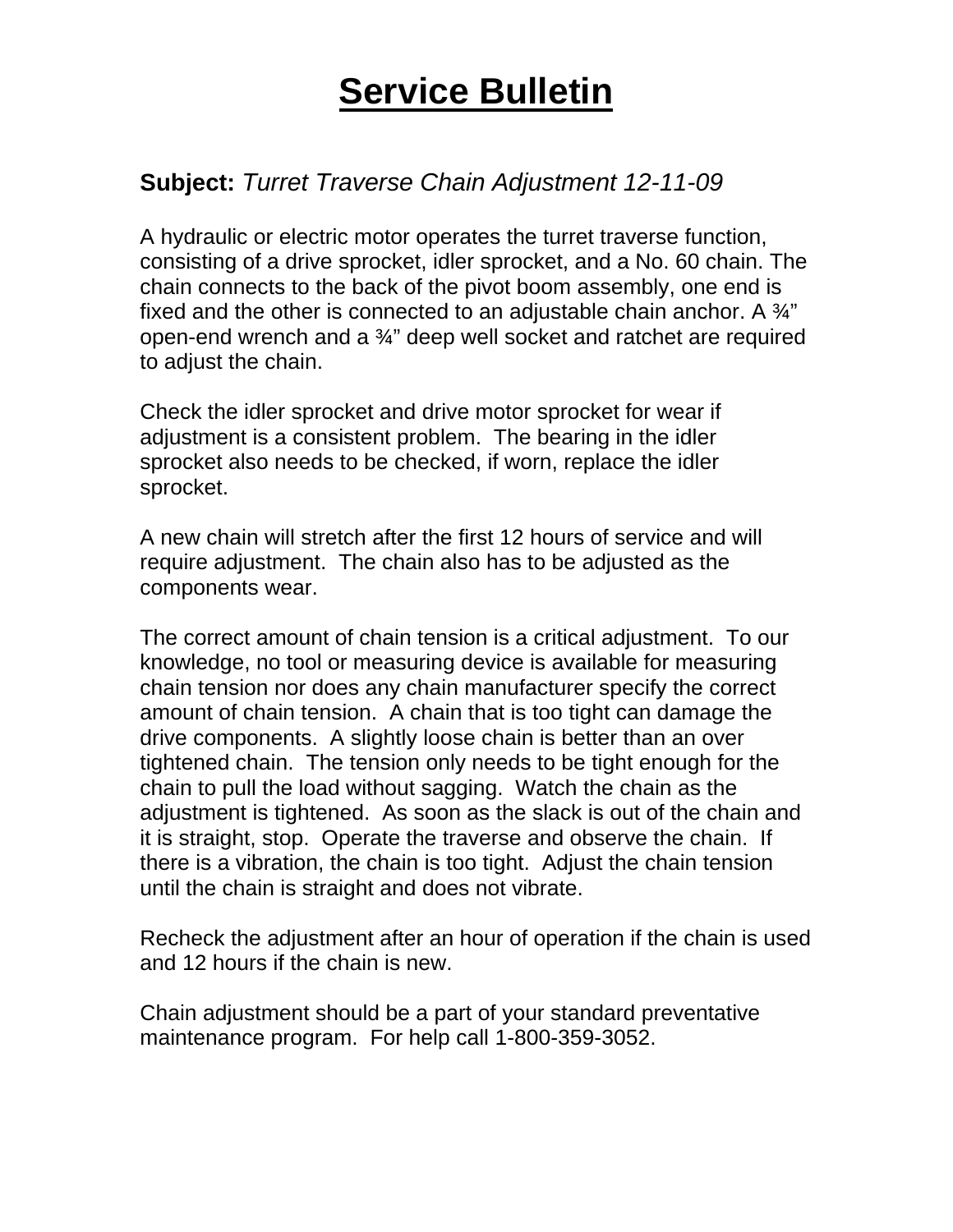#### **Subject:** *Side Shift Cylinder Repair*

The side shift cylinder for the turret is located inside the intermediate frame above the load bar and is mounted horizontally. The base end is connected to the fixed frame and the rod end to the intermediate frame. The side shift cylinder provides the lateral shift of the intermediate frame.

The side shift cylinder is a simple double acting hydraulic unit. Oil is held under pressure on both ends.

Please follow the procedure listed below to repair or replace the side shift cylinder:

- 1. Side shift the boom and intermediate frame to the right (from the drivers seat) to the end of the stroke. Disable truck.
- 2. Remove the hydraulic hose from each end of the cylinder.
- 3. Remove the nut from the rod on the rod end of the cylinder where it connects to the intermediate frame.
- 4. Remove the bolt and washer from the base end of the cylinder where it connects to the fixed frame, manually push the intermediate frame to the left and remove the cylinder.
- 5. The rod end of the cylinder is full of oil, please dispose of the oil in an environmentally responsible way.
- 6. The side shift cylinder has a screw-in head that has standard right hand threads in the barrel or the rod end. Using the correct spanner wrench, remove the head. The rod, head and piston can now be removed.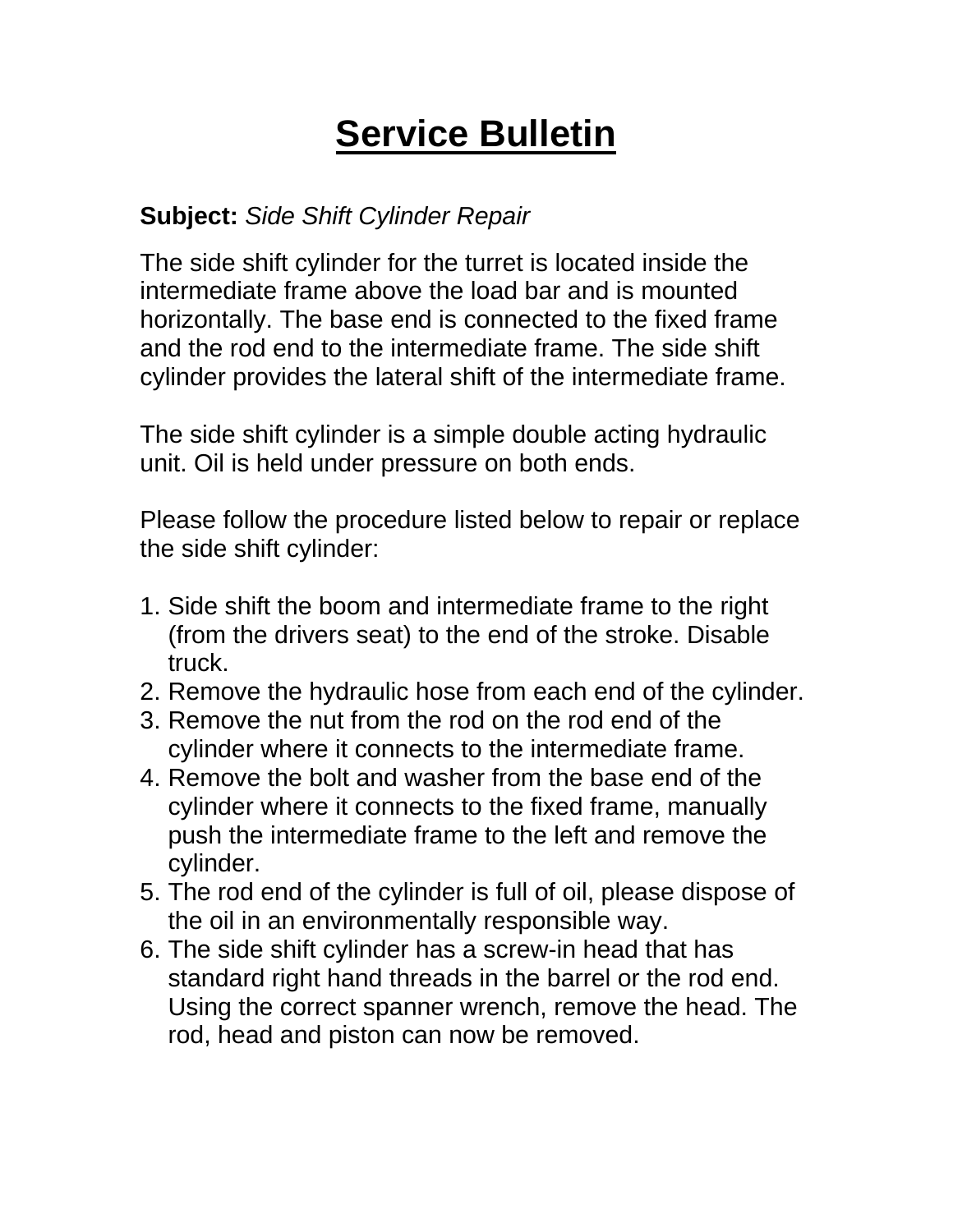- 7. Remove the nut on the piston end of the rod and remove the piston. The head can then be removed from the rod. Clean all parts and replace as necessary.
- 8. Study the seal locations and lay out the new seals in the correct order before removing the old seals. Replace all seals.
- 9. Slip the head on to the rod from the piston end so the internal rod seal will not be damaged. The direction of installation from the piston end allows the rod to slide through the rod seal in a direction that does not damage the rod seal.
- 10. Be careful to install the small o-ring on the step down rod

area where the piston goes. Install piston and nut.

- 11. Oil the piston and barrel. Slide piston into barrel until the head rests against the internal threads of the barrel. Screw in until it is tight.
- 12. Install cylinder; reverse steps 2, 3 and 4.
- 13.Restart truck, side shift to the left slowly and then to the right slowly. After several cycles at slow speeds increase

the speed and hold the lever for 1-2 seconds at the end of each full side shift stroke. Side shift the boom and intermediate frame to the right, turn truck off, set parking brake.

- 14.Check for visible signs of a leak.
- 15.Update truck service records.
- 16. Recheck truck after eight hours of service.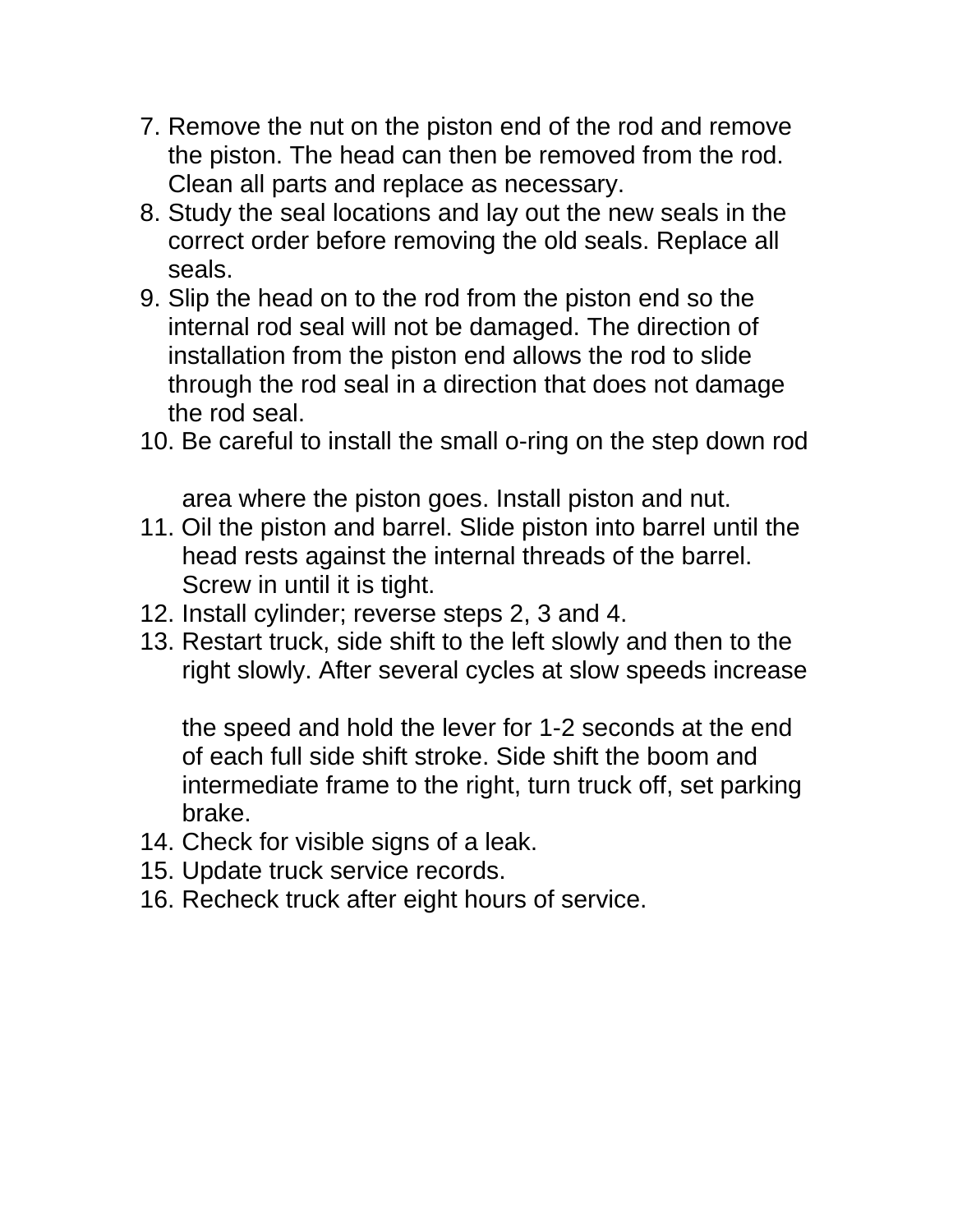#### **Subject:** *Pivot Cylinder Repair*

Pivot cylinders are simple hydraulic units and are easy to repair.

The pivot cylinder has three areas that can leak, the rod seal, the O-ring around the outside of the head or an internal leak by the piston packing that allows excessive fluid to exit through the breather port at the base of the cylinder.

After verifying the cylinder is leaking follow the steps below for removal:

- 1. Pivot the carriage to retract the cylinder that is leaking. Disable truck before starting work.
- 2. Remove two ½" bolts from the chain guard and remove the guard.
- 3. Remove the hydraulic pressure hose and breather hose from the cylinder. Disconnect the chain.
- 4. Remove the two bolts, holding the bracket that retains the cylinder and remove the cylinder.
- 5. The cylinder is full of oil. Please drain the oil in an environmentally friendly container and dispose of properly.
- 6. A workbench with a vise is very helpful when rebuilding hydraulic cylinders.
- 7. The replacement cylinder seal kit part # is 2803168.
- 8. Remove the internal snap ring from the cylinder barrel in the rod end. After the snap ring is removed the head, rod and piston assembly can be removed from the barrel.
- 9. Clean and inspect the barrel for scratches or gouges that can cause seal failure. After insuring that the barrel is ok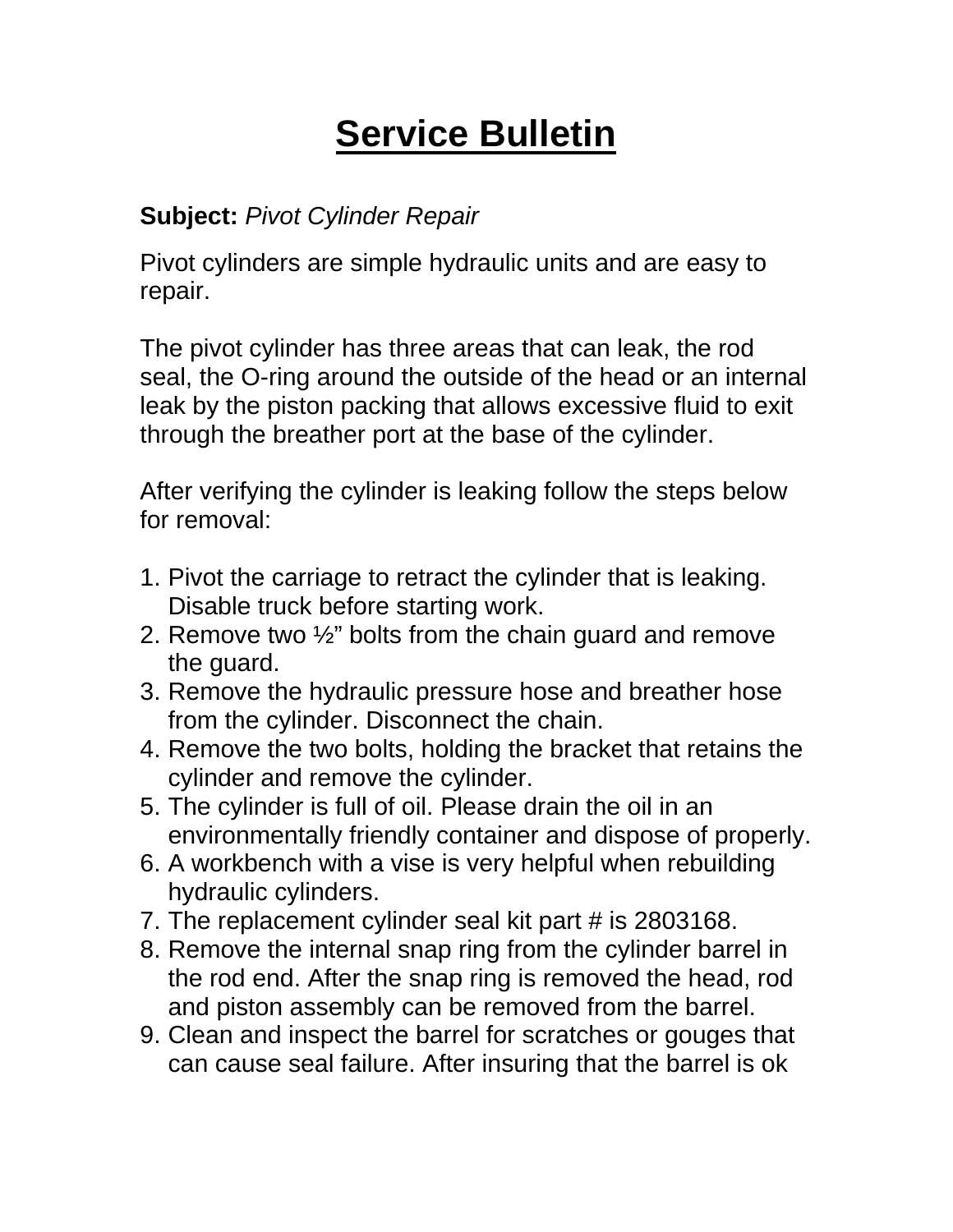for repair, proceed by removing the piston from the rod and slide the head off of the rod.

- 10. Layout new seal kit (2803168) identifying the location of each seal. Look for the seal on the inside of the head and for the o-ring under the piston. These are easy to miss. After insuring the exact location of each seal, remove the seals from the head and replace them. Slide the head back onto the rod starting from the piston end. This lets the rod enter in the same direction as the cup on the internal seal and assures no damage is done to the seal during installation. Next put the small o-ring on the rod at the piston end. Slide the piston on and then install and tighten the nut. Install the piston seals.
- 12. Oil the piston and barrel. Slide the piston into the barrel and push the head down into the cylinder barrel. Install the snap ring.
- 13. Install cylinder, reverse steps 3 and 4 for reassembly.
- 14.Restart truck; watch the pivot chain, keep it in place. Pivot slowly until the chain is tight. Pivot several times back and forth. Speed up the pivot and hold for 1-2 seconds at the end of each pivot right and left.
- 15.Check for leaks.
- 16.Update truck service records.
- 17.After eight hours of service, check for leaks.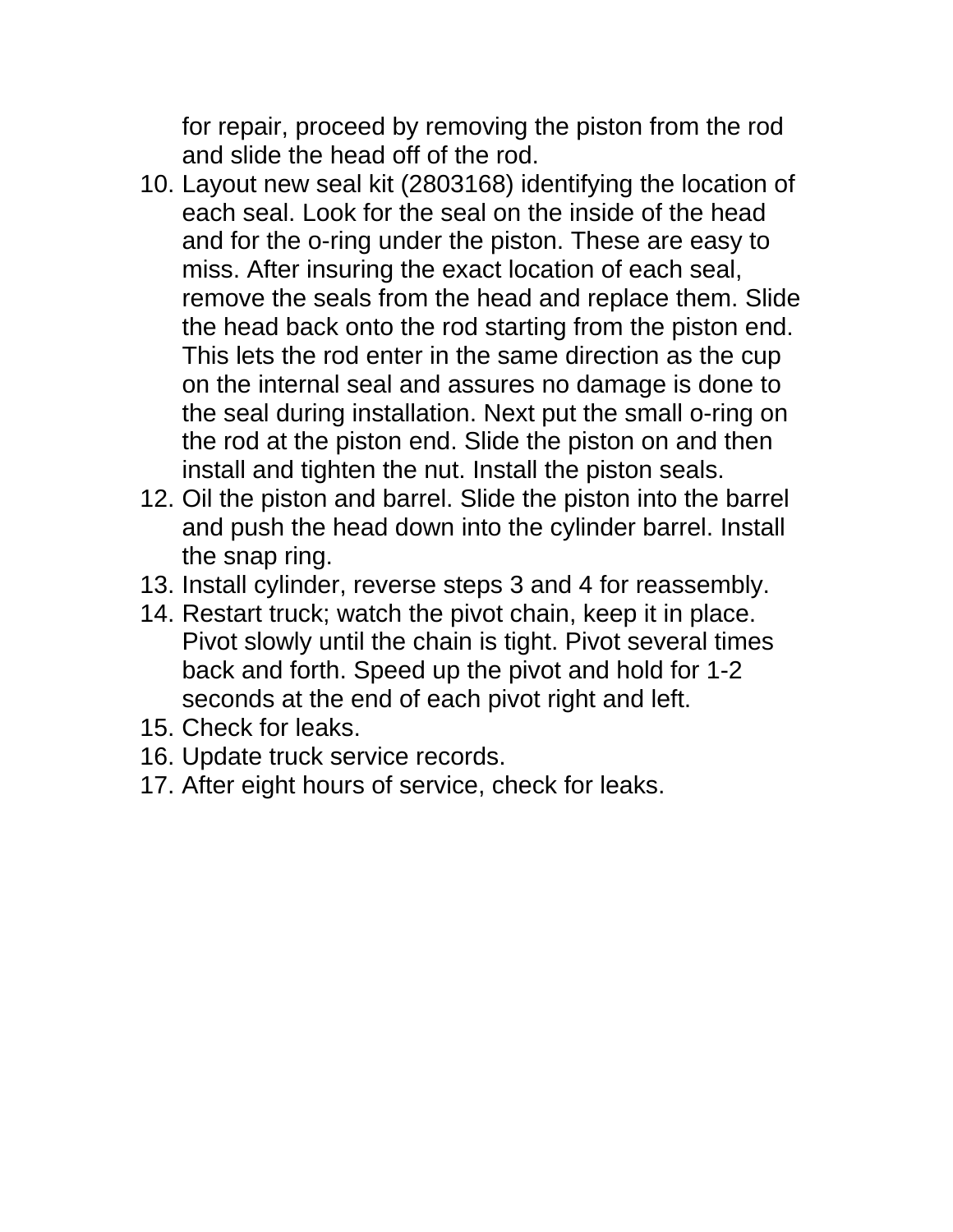**From:** *Superior Engineering, Inc.* **To:** *Warranty and Servicing Personnel* **Subject:** *Warranty Claims for broken Pivot Chains*

Broken chains are not covered under warranty. The force of the hydraulic cylinders can not break the pivot chain. The maximum force a cylinder can place on the pivot chain is 6000 lbs. with the lift trucks hydraulic pressure set at 2750 PSI. The No. 80 pivot chains shear strength is 17,800 lbs., which is three times the amount of force the cylinder can place on the chain.

The only way a chain or master link breaks is for the operator to drive the fork carriage into stationary objects. The average turret truck weighs 10,000-12,000 lbs. The moving force of this much weight can break the chain. Please inform the end user of this situation. Proper use of the Turret Attachment through operator training will eliminate this problem.

The chain master links are special links made for Superior Engineering, Inc. If they are replaced with standard master links, they will fail. Please contact Superior for the correct replacement master links.

Please contact Superior Engineering, Inc. with any questions. 1-800-359-3052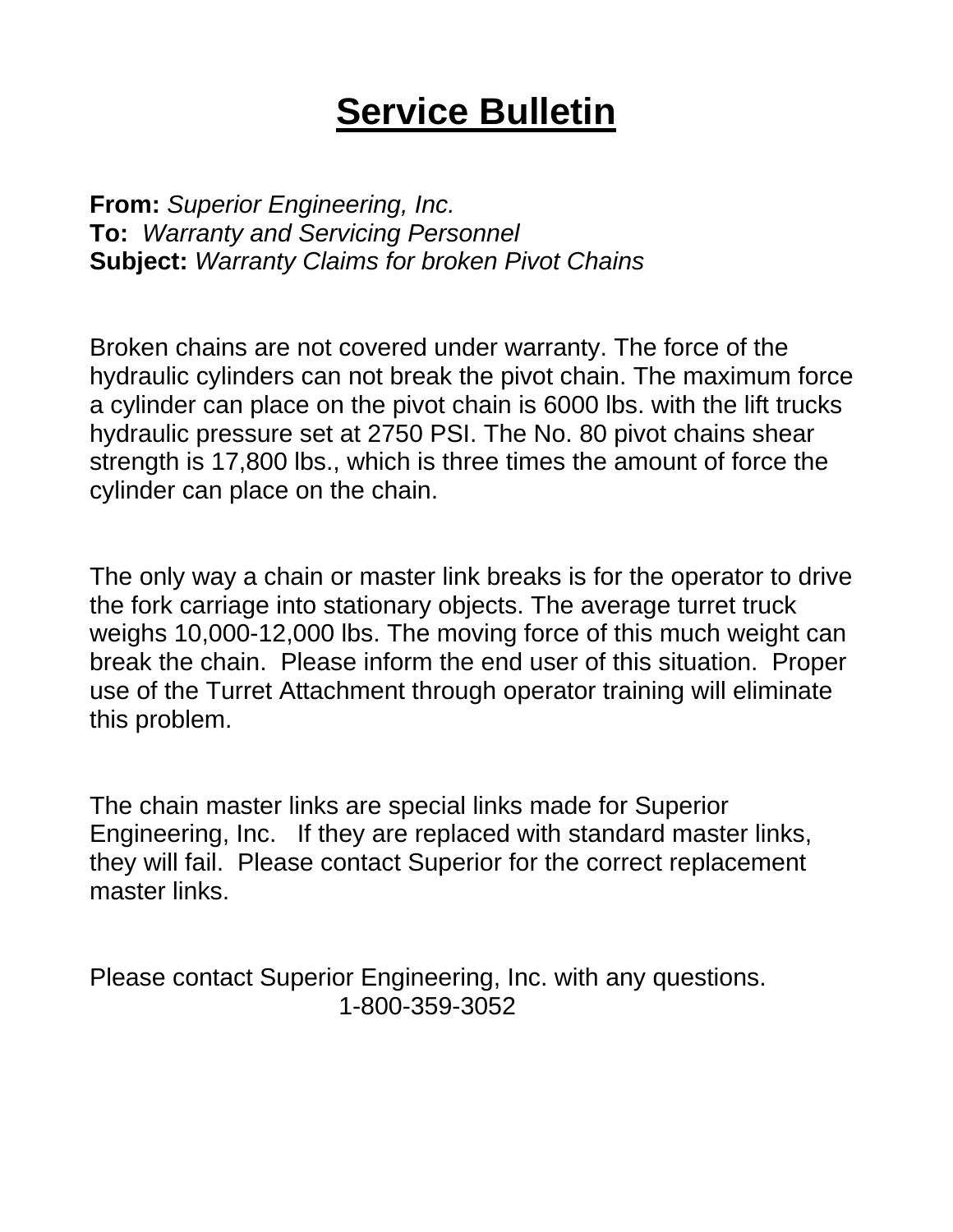**To:** *Servicing Personnel*

**Subject:** *Pivot Chain Repair*

The No. 80 chain (part # 8351) that connects the pivot cylinders must be aligned properly with the sprocket on the carriage to insure the correct rotation in both directions.

Remove two ½" bolts and nuts in the chain guard and remove the guard.

Disassemble the chain and master links and remove from the boom area.

To replace the chain or master links, manually pull the cylinders out approximately half of the stroke. The hydraulic lever on the truck must be pushed or pulled to allow the oil to flow out of the cylinder and into the trucks hydraulic tank. The truck should not be running. After one cylinder is extended, reverse the lever to extend the other cylinder. Note the trucks hydraulic pressure will not extend the cylinders, the cylinders are plumbed only for retraction.

Turn the carriage to the front. The chain sprocket on the carriage has a tooth aligned to the front. The center chain link must be lined up here. Roll the chain around the sprocket and connect the chain with the special heavy-duty master links (part # 8352) to the cylinders. Do not use standard No. 80 master links, they will fail prematurely. With the truck hydraulics on, slowly activate the hydraulic valve and tighten the chain in one direction. Do not retract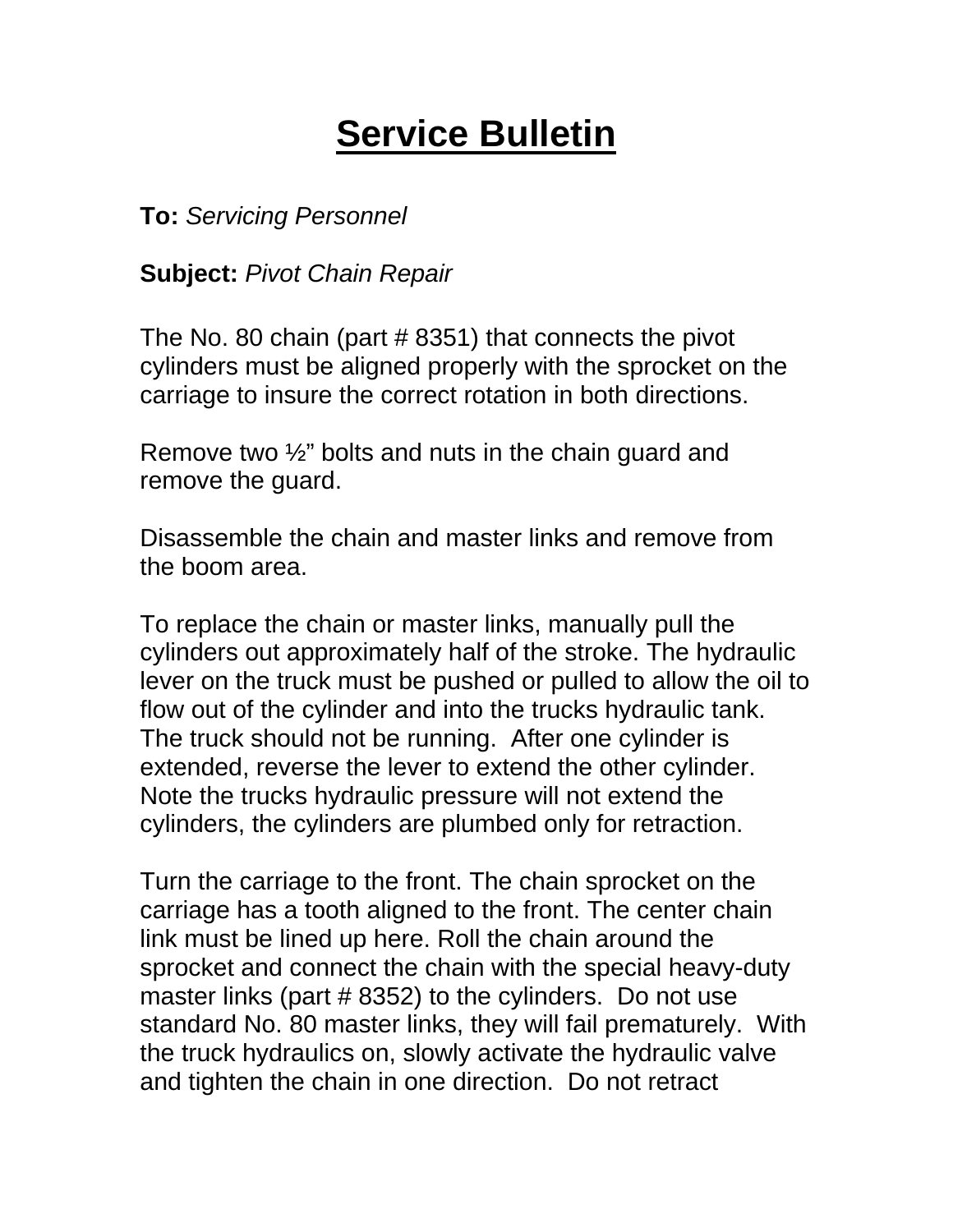anymore than is required to tighten the chain. Reverse the valve and tighten the other side. The chain should be tight on both sides. Slowly pivot the carriage in both directions making sure that the carriage pivots all the way in both directions. If the carriage does not pivot all of the way in both directions, the chain is not centered on the sprocket.

After assuring the chain is centered, rotate slowly in both directions several times. Speed up the rotation and hold for 1-2 seconds at the end of each pivot right and left.

Check for leaks.

Turn the truck off and reinstall the chain guard.

Update the truck service records.

Check for leaks after eight hours of service.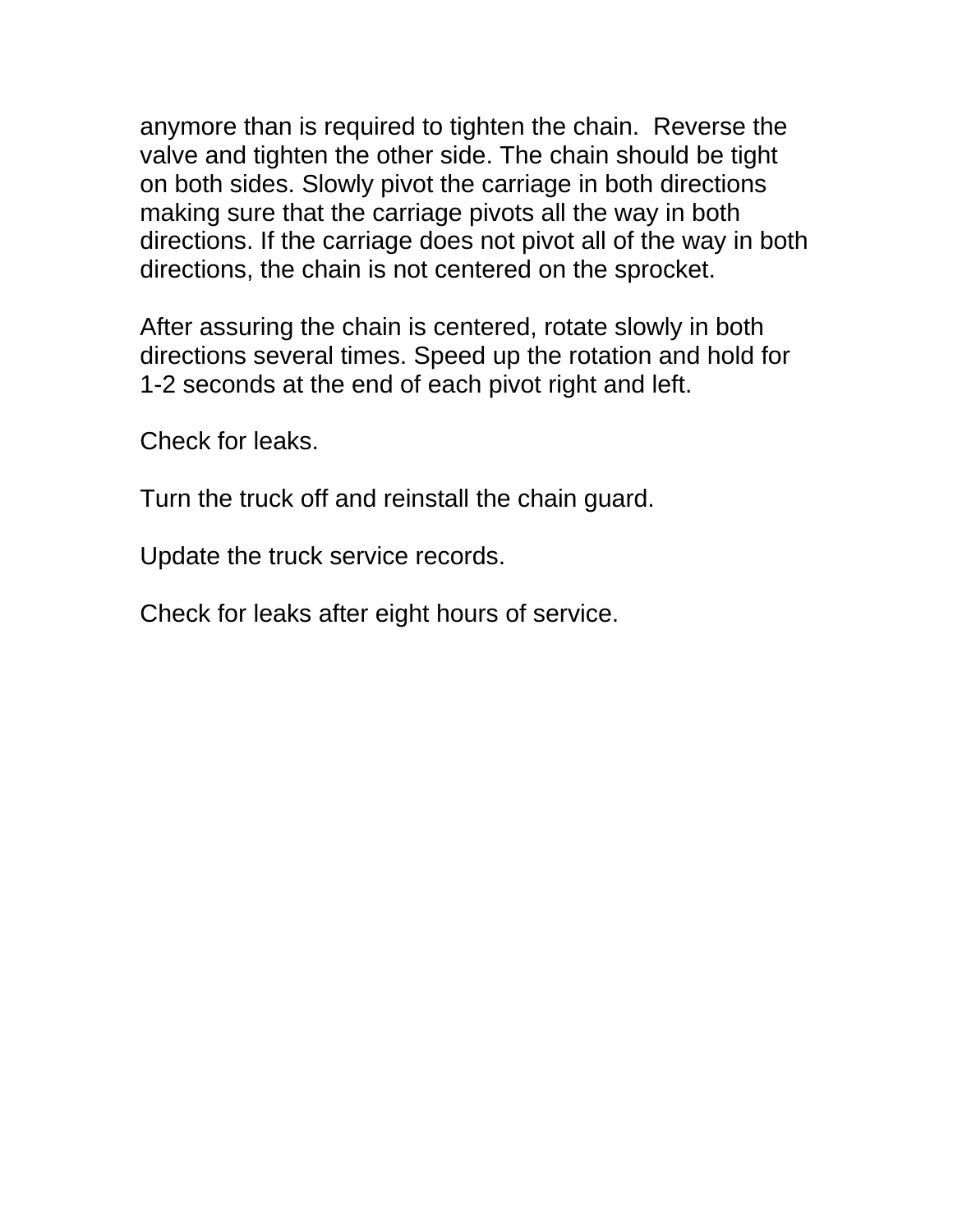**From:** *Superior Engineering, Inc.* **To:** *Servicing Personnel* **Subject:** *The presence of hydraulic oil in the Pivot Boom Weldment structure*

The internal frame structure of the Pivoting Boom on the Superior Turret attachment acts as a hydraulic blow-by reservoir for the pivot cylinder breather lines. The pivot cylinders are single acting and hydraulic pressure is controlled in the rod end only. The cylinders are used separately to pivot in opposite directions. When either cylinder is retracting to pivot the carriage, the pulling force of the chain is extending the opposite cylinder as the chain is connected to both cylinders. The pivot cylinders never extend under pressure, they only retract. Hydraulic pressure is never present in the base end of the cylinder. There is only a small amount of oil blow-by from the seals inside the base end of the cylinder. The base end of each cylinder has a low-pressure hose that is inserted into a drilled hole in the top of the pivot boom weldment structure. This acts as a reservoir to contain the oil blow-by until the scheduled maintenance. A drain plug is in the bottom and the plug should be removed and the oil drained before replacing the plug. Normally, the amount of oil should not exceed one quart over a 1-2 month period. If the volume is more, the pivot cylinder seals are reaching the point where replacement is necessary. If you should find that the reservoir is full, the seals have failed and require immediate replacement.

The pivot cylinders will continue to pivot the load and appear to function properly even if an internal leak is present. A careful monitoring of the amount of oil drained from the reservoir during scheduled maintenance can provide an early warning of the deterioration of the seals. Maintenance can then be scheduled for a minimum down time of the truck and cost to the end user.

Please call Superior Engineering, Inc. at 800-359-3052 if you have any additional questions or suggestions regarding this bulletin.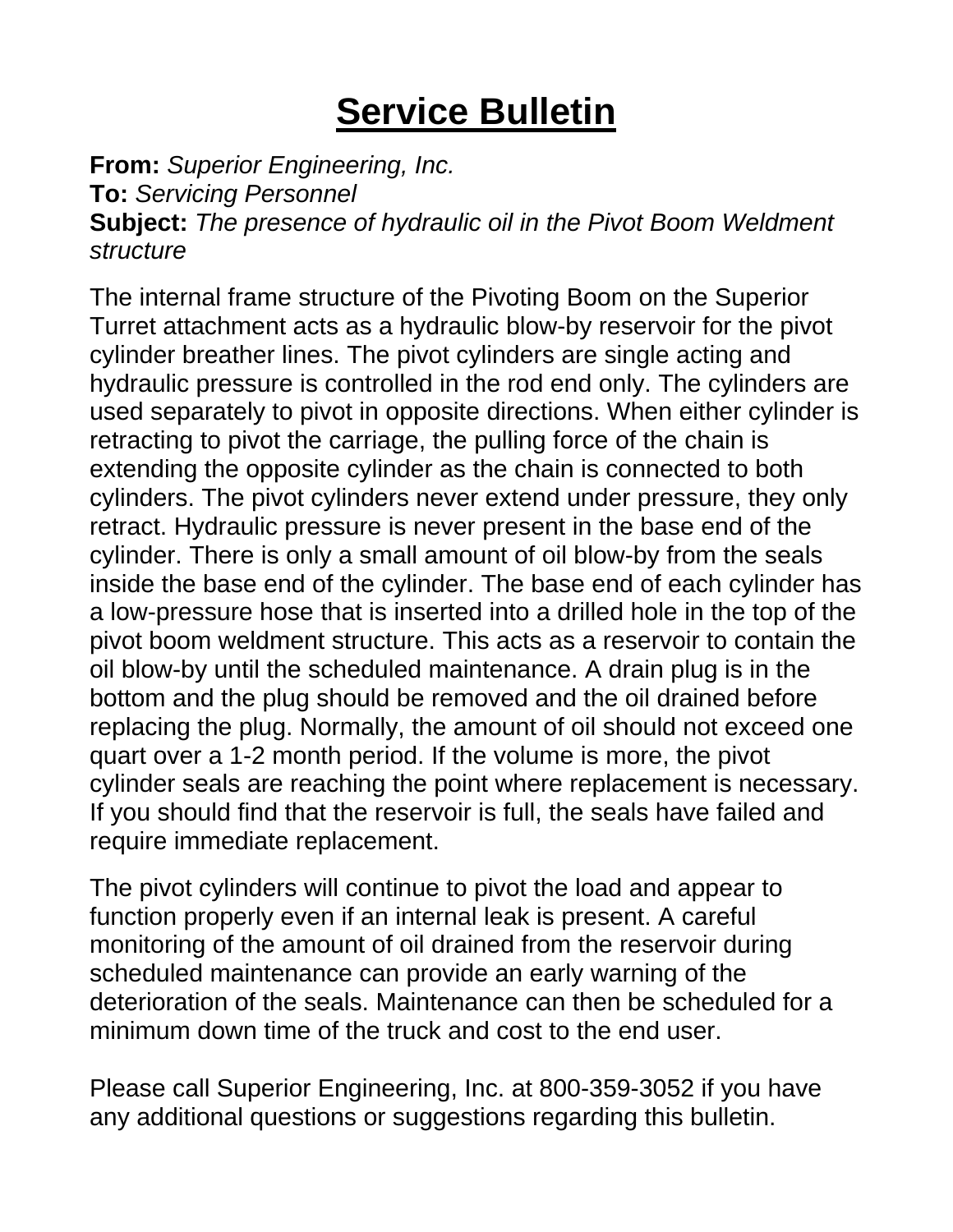**To:** *Servicing Personnel*

**Subject:** *Replacement of boom and traverse frame*

The boom assembly must be removed before the Traverse frame can be removed.

#### **BOOM REMOVAL**

Disconnect the hosing in the tracking on the top of the boom that connects to the top of the fixed frame. Tilting units have four hoses and non-tilting units have two.

Remove the ½" nut (3/4" deep well socket required) that connects the traverse chain and adjuster to the boom. Remove the master link from the pivot chain on the fixed connection then remove the chain from the boom.

The boom has three cam type roller bearings on top and bottom that roll in the traverse frame tracks. This is a total of six bearings. The 1-1/8"(1-11/16" socket size) nuts that retain the bearings are accessible from the top and bottom. Sideshift the traverse frame to the right until the maximum travel is reached. Access holes in the top and bottom of the track allow the bearings to be removed. Roll the boom over to the right side of the traverse frame and line the bearing up with the access hole. A 3/8" Allen head hex tool is required to hold the stud in the bearing while the nut is removed. Repeat this on the remaining bearings. Once all bearings are removed the boom is ready to lift off the Traverse frame. The boom is very heavy; assistance with a hoist is required.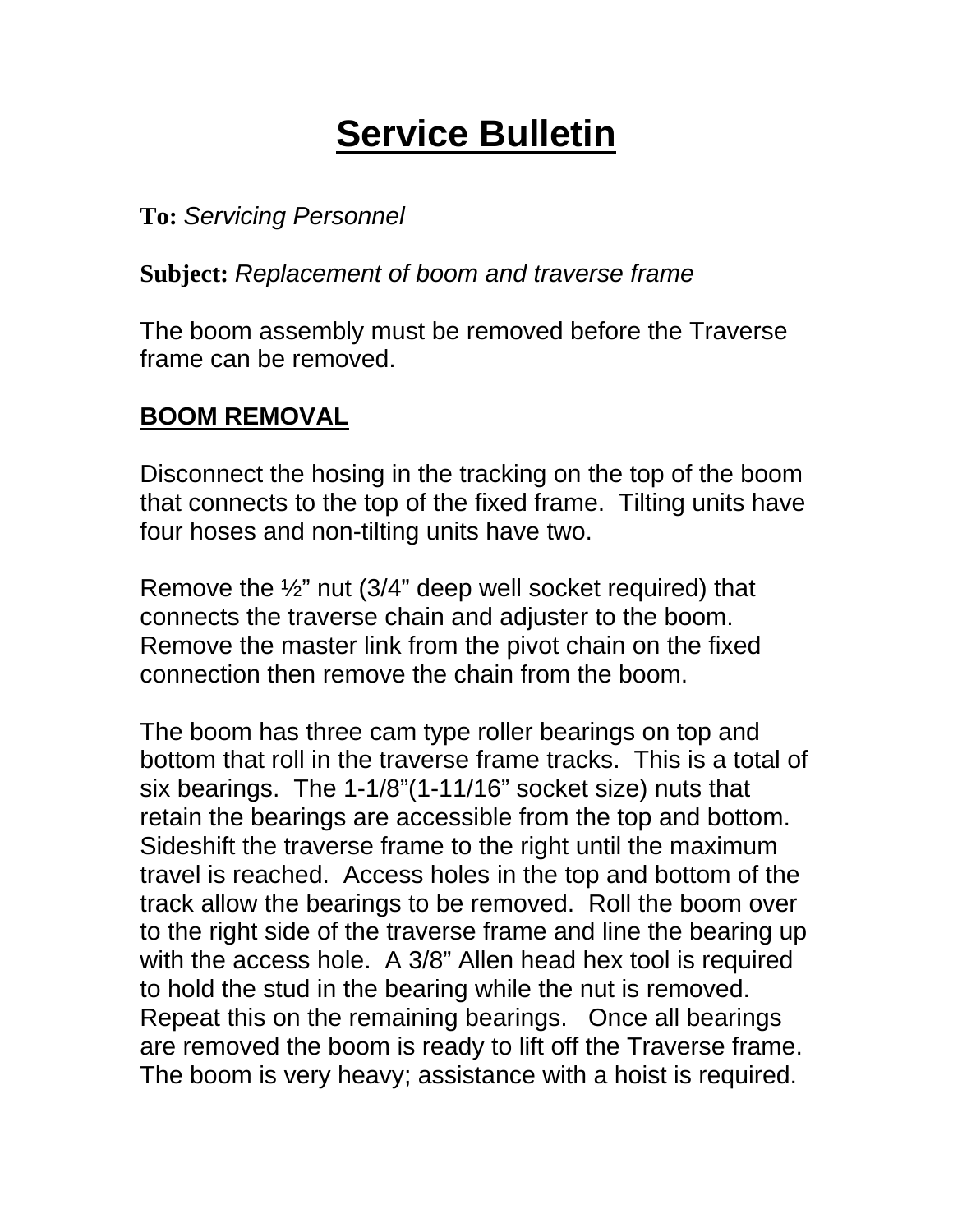#### **TRAVERSE FRAME REMOVAL**

Once the Boom is removed the traverse frame can be removed.

Disconnect the two hoses, which connect to the hydraulic motor that operates the traverse chain.

Disconnect the side shift cylinder rod end from the traverse frame. This is a  $\frac{1}{2}$ " nut and has a  $\frac{3}{4}$ " wrench size.

The traverse frame has four cam type roller bearings on top and bottom that roll in the traverse frame tracks. This is a total of eight bearings. The 1-1/8"(1-11/16" socket size) nuts that retain the bearings are accessible from the top and bottom. Sideshift the traverse frame to the right and left until the access holes in the top and bottom of the track allow the bearings to be removed. A 3/8" Allen head hex tool is required to hold the stud in the bearing while the nut is removed. Repeat this on the remaining bearings. Once all bearings are removed the traverse frame is ready to lift off the fixed frame. The traverse frame is very heavy; assistance with a hoist is required.

For installation, please reverse these procedures.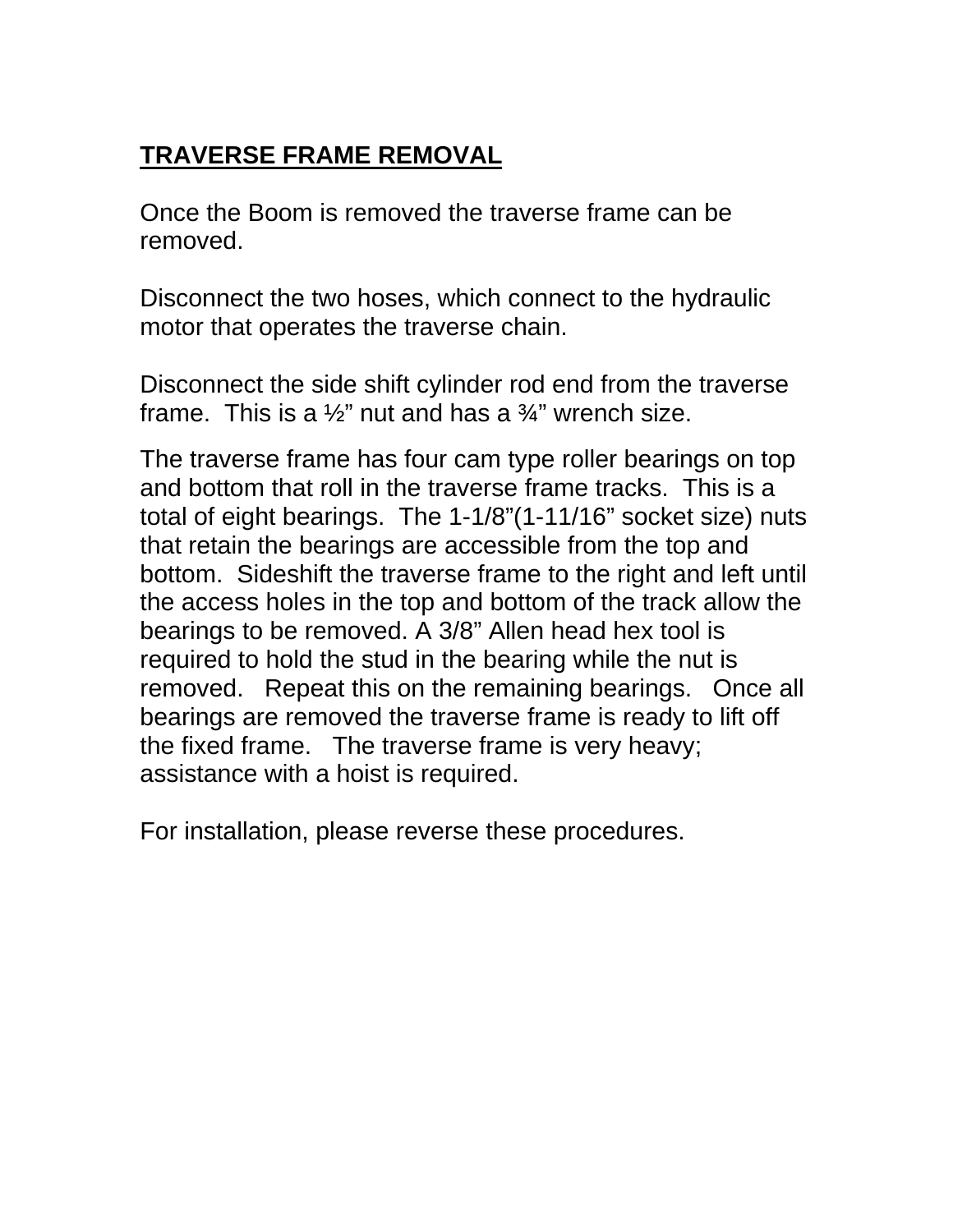### SUPERIOR ENGINEERING, INC

#### SERVICE BULLETIN

Subject: Metal chips and wear tracks in the turret mast

Mast channel is made of a special metal, but is not heat treated. The extruding process leaves a shallow soft surface that tends to flake off under pressure when new. Standard forklift masts have little side loading and the wear patterns can not be compared to the wear of a turret mast.

All turret masts will have some immediate wear to the side thrust bearing path. The load offset from the center line of the mast to the center of the load and the weight of the load determine how quickly the wear will start. Masts with more offset and heavier weights will wear more than a light load with less offset. Metal flakes will accumulate at the bottom of the mast area in-line with the bearings. The wear in process will diminish after 500-1000 hours.

During this time, perform a weekly inspection of the bearings and mast. Please wear safety glasses and gloves as some sharp edges may be present. Remove the metal flakes at the base of the mast and inspect the mast. Use a putty knife or similar tool to remove all loose flakes in the mast. Do not over lubricate the mast channels. A small amount is desirable, but excessive lubrication becomes contaminated with the metal flakes and acts as an abrasive that can cause the side thrust bearings to fail prematurely.